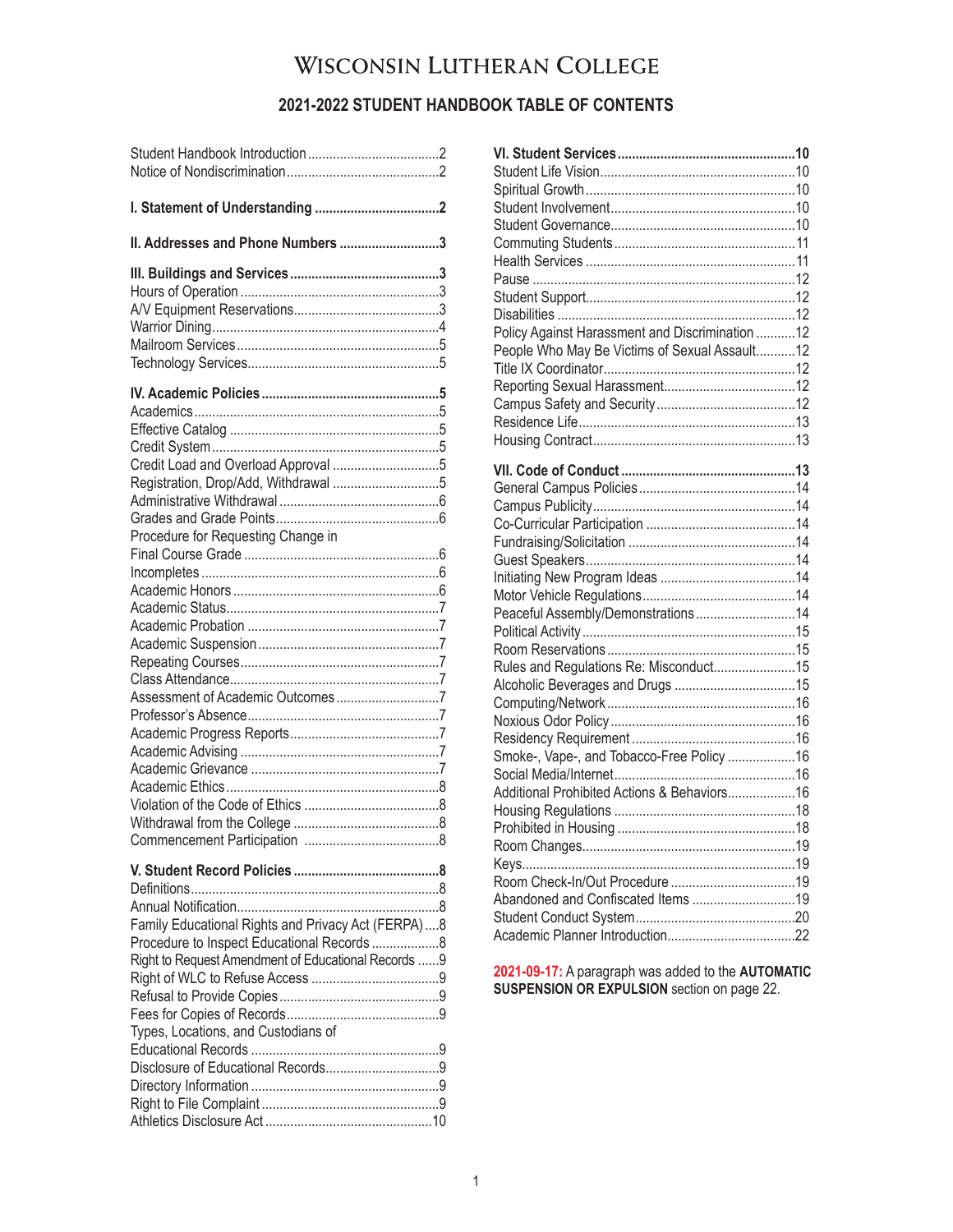# **STUDENT HANDBOOK INTRODUCTION**

This is the official Student Handbook for Wisconsin Lutheran College (WLC) traditional undergraduate students. This publication contains useful information on the policies and regulations for traditional undergraduate students of WLC.

# **REGISTRATION OF A STUDENT IS CONSIDERED BY WISCONSIN LUTHERAN COLLEGE TO BE AN ASSENT TO THE POLICIES OF THIS HANDBOOK AND A PLEDGE TO ABIDE BY THEM. ADDITIONS AND CHANGES IN POLICY AND REGULATIONS MAY BE MADE DURING THE COURSE OF THE YEAR AND, IF MADE, WILL BE ANNOUNCED AND DISTRIBUTED TO ALL STUDENTS IN WRITTEN FORM.**

**NOTE: Each student shall be responsible for adhering to WLC policies, rules, and regulations, including (but not limited to) Code of Conduct and Academic Code of Ethics, from application for admission through the actual awarding of a degree, even though the prohibited conduct may occur outside of the normal academic year or during periods between terms of actual enrollment (and even if their conduct is not discovered until after a degree is awarded). The Code of Conduct shall apply to a student's conduct even if the student withdraws from the College while a disciplinary matter is pending.**

# **ABOUT WISCONSIN LUTHERAN COLLEGE**

Wisconsin Lutheran College is a Christian college that combines the excitement and vitality of a large metropolitan area with the seriousness of helping students to understand more fully the scriptural implications for their lives as well as for the world in which they live.

The Wisconsin Lutheran College community provides unique responsibilities as well as opportunities for academic, personal, and spiritual growth within a sound and balanced setting. In signing an application for admission, students assume the responsibility of maintaining the Wisconsin Lutheran College expectations and standards as found in this Handbook and the College catalog. These standards allow students to affirm the authenticity of their commitment to this Christian community and to maximize their gifts from their Creator.

# **MISSION OF WISCONSIN LUTHERAN COLLEGE**

Wisconsin Lutheran College, affiliated with the Wisconsin Evangelical Lutheran Synod (WELS), is a Lutheran liberal arts college for Christian men and women. The college is committed to: providing quality teaching, scholarship, and service that are rooted in Holy Scripture; promoting the spiritual growth of students, faculty, and staff; and preparing students for lives of Christian leadership.

*"For I know the plans I have for you," declares the Lord, "plans to prosper you and not to harm you, plans to give you hope and a future." Jeremiah 29:11*

# **NOTICE OF NONDISCRIMINATION**

Wisconsin Lutheran College, in compliance with Title IX of the Education Amendments of 1972, and out of love for our neighbor as stated by Jesus Christ in Matthew 22:39, does NOT discriminate on the basis of gender in its education programs and activities. Inquiries concerning the application of Title IX on WLC's campus may be referred to Jamie Brock, the College's Title IX Coordinator (414.443.8762), or to the U.S. Department of Education and its Office for Civil Rights.

# **I. STATEMENT OF UNDERSTANDING**

Wisconsin Lutheran College is an institution rooted in Holy Scriptures. We believe that God's Word is given to us "that you may believe that Jesus is the Christ, the Son of God, and that by believing you may have life in his name" (John 20:31). We believe that the Bible is the unchanging Word of God.

WLC is an institution affiliated with the Wisconsin Evangelical Lutheran Synod (WELS) and our instruction is aligned with the teaching of the WELS and the historic Christian faith. We instruct our students to live out their specific vocations<sup>1</sup> guided by God's unchanging Word in the realities of a

fallen world. We understand that not everyone comes to WLC with the same religious backgrounds. We are committed to lovingly and respectfully working with each student on the basis of Holy Scriptures.

Our goal is to aid our students in understanding that they are free in Christ to carry out their vocations out of love for neighbor. God has given us gifts which he values and protects through his Word. Guided by God's Word, summarized in the Ten Commandments and compelled by Christ's love, WLC holds to the following:

1. We believe in one true God, revealed to us in Scriptures as the Father, Son and Holy Spirit. 2. We believe that all people are by nature sinful and in need of the forgiving grace of Jesus Christ. So, God out of love sent his Son to die for us that we might have eternal life in his name.

3. We believe that the Holy Spirit gives the gift of faith through the Word of God (Romans 10:17). We make God's Word readily available to all students through daily chapel, personal interactions, academic courses, Bible studies, team devotions, student life support and pastoral care.

4. We believe that God has given earthly authorities for our blessing. God's love compels us to hold each other accountable in light of his Word. Discipline is lovingly carried out in accordance with federal and state law as well as the rules outlined in the WLC student handbook.

5. We believe that God values and protects life as a gift given by him. Jesus gave his life for all people and therefore all people have intrinsic value and purpose as St. Paul said "There is neither Jew nor Greek, slave nor free, male nor female, for you are all one in Christ Jesus" (Galatians 3:28).

6. We believe that God values and protects marriage and sex as his gift to us. The Bible says, "God created man in his own image; in the image of God he created him; male and female he created them" (Genesis 1:27). Jesus further states, "...at the beginning the Creator 'made them male and female,' and said, 'For this reason a man will leave his father and mother and be united to his wife, and the two will become one flesh'? So they are no longer two, but one" (Matthew 19:4-5). Guided by God's Word, WLC holds to the truth that God lovingly created male and female and that sex is God's gift for marriage between a man and woman.

7. We believe that "The earth is the Lord's and everything in it – the world and all who live in it" (Psalm 24:1). God values and protects the possessions that he has given. We are a community in which we respect and care for each other's possessions, our campus, and the world around us.

8. We believe that God values and protects the reputation of each individual for whom he sent his Son, Jesus, to die. The Bible says, "Let us therefore make every effort to do what leads to peace and to mutual edification" (Romans 14:19). Therefore, we build up each individual regardless of background, with love and mutual respect.

Wisconsin Lutheran College will hold unswervingly to God and His Word in all academics, extracurricular activities and campus life. A further explanation of how these guiding principles are applied at WLC can be found in the student handbook.

<sup>&</sup>lt;sup>1</sup> Vocation is a calling from God into a neighbor relationship in which he uses us to love the world, for example, parents love/serve their children, nurses love/ serve their patients, coworkers, and employer.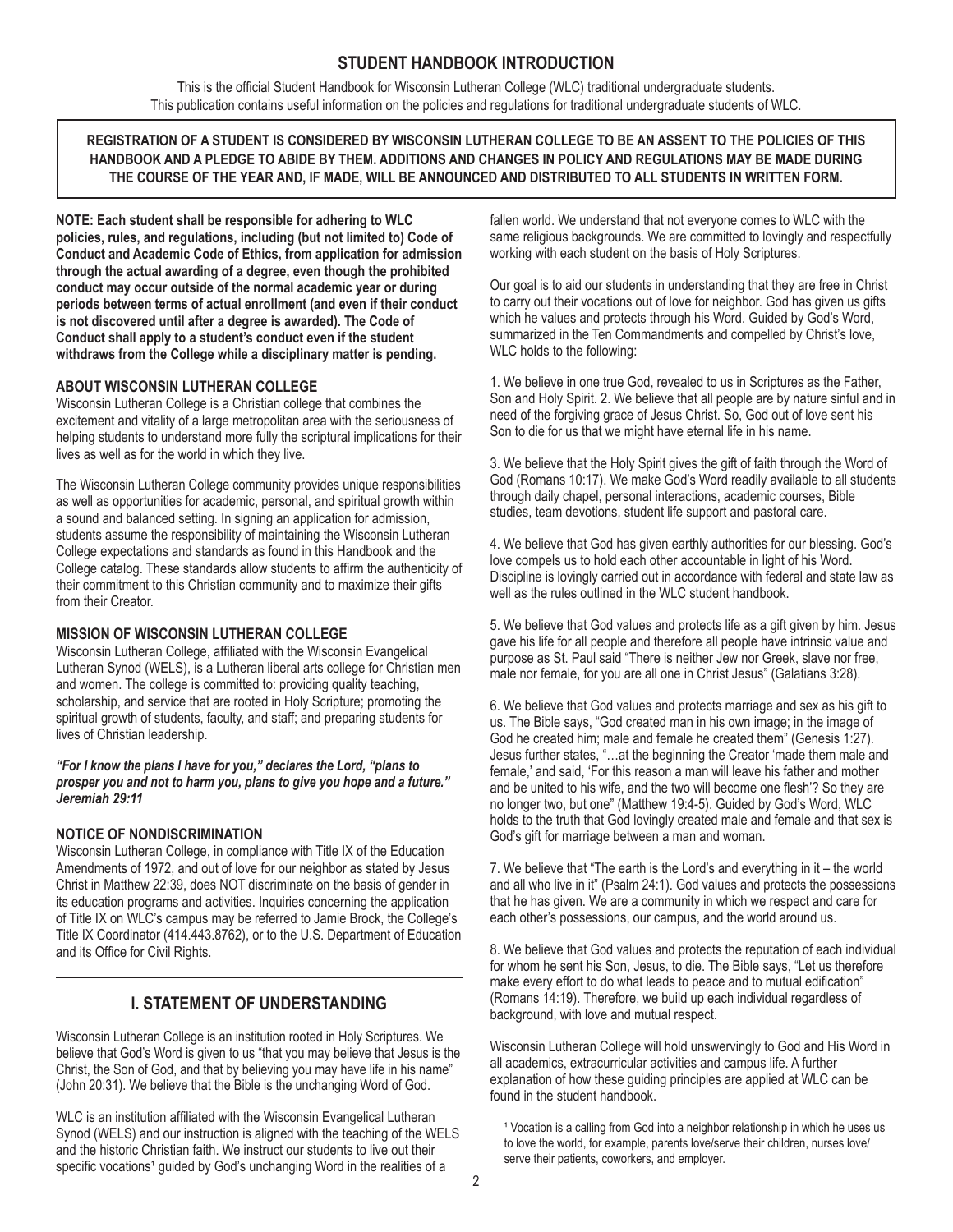# **II. ADDRESSES AND PHONE NUMBERS**

#### **WISCONSIN LUTHERAN COLLEGE**

8800 West Bluemound Road, Milwaukee, WI 53226 414.443.8800

# **WLC OUTDOOR ATHLETIC COMPLEX**

1401 Swan Boulevard, Wauwatosa, WI 53226

## **COLLEGE NUMBERS**

| Center for Arts and Performance Box Office  414.443.8802   |  |
|------------------------------------------------------------|--|
| Center for Arts and Performance (lobby desk)  414.443.8683 |  |
|                                                            |  |
|                                                            |  |
|                                                            |  |
|                                                            |  |
|                                                            |  |
|                                                            |  |
|                                                            |  |

Visit **www.wlc.edu/directory** for a current list of faculty and staff.

#### **EMERGENCY NUMBERS**

# **MEDICAL RESOURCES**

**Froedtert Hospital**

| 9200 West Wisconsin Avenue. Wauwatosa. WI 53226 |  |
|-------------------------------------------------|--|
|                                                 |  |
|                                                 |  |

#### **Walk-In Clinic at Tosa Center**

| 1155 North Mayfair Road, Wauwatosa, WI 53226 |
|----------------------------------------------|
|                                              |

# **III. BUILDINGS AND SERVICES**

#### **HOURS OF OPERATION**

Business hours for offices, buildings, and areas on campus are posted on each office/building. Hours during college breaks and holidays vary. Complete information is available at www.wlc.edu/hours.

#### **A/V EQUIPMENT RESERVATIONS**

Multimedia cart requests should be emailed to Technology (technology@) wlc.edu). If there is an additional audio/video recording request or the need for microphones and speakers, please email AV@wlc.edu. Items available to reserve include multimedia projectors and carts, and TV/DVD machines. Notice of reservations for equipment is required at least 48 hours in advance of scheduled class or practice time and by 3 p.m. on Friday for classes on Monday.

**CAMPUS CENTER:** The Campus Center provides students with a spacious area in which to dine, study, and socialize. The Warrior Underground in the lower level of the Campus Center houses the mailroom, vending machines, game rooms, commuter lockers, television lounges, and a stage and dance floor. Students may check out game equipment with their ID. All policies published in this Handbook apply to the Campus Center and

its use. The Campus Center is accessible to residents around the clock. Non-residents are asked to leave by 2 a.m. Overnight sleeping in the Campus Center is not permitted.

Brewhaus: Located in the Warrior Underground, the Brewhaus serves coffee, sandwiches, and snacks. It accepts Warrior OneCard meal money, swipes, and general funds as well as cash.

Warriors Fan Shop: The Warriors Fan Shop offers college apparel, gifts, and more. It's located near the Galleria. Warrior OneCard general funds (but not meal money) may be used for Warriors Fan Shop purchases.

**CENTER FOR ARTS AND PERFORMANCE:** The first floor of the Center for Arts and Performance contains classrooms and performance spaces including the Schwan Concert Hall, Raabe Theatre, Black Box Studio Theatre, and Wolf Rehearsal Hall as well as the Box Office. The Reichel Lecture Hall is located on the mezzanine level. On the second floor, the music and art wings include studios, classrooms, and practice rooms for student use. The Schlueter Art Gallery hosts art exhibitions and is also located on this level.

**GARY J. GREENFIELD ADMINISTRATION BUILDING:** Many of the college's administrative and faculty offices are located in the Gary J. Greenfield Administration Building. Listed below are those offices students may need to contact during the year and are listed alphabetically.

Admissions (Room B103B): The Office of Admissions is located in the B wing on the first floor of the administration building.

Business Office (Room A102): The Business Office is located on the first floor of the administration building. Questions regarding any bills and tuition payments should be directed here.

Campus Ministry (Room C202): The Office of Campus Ministry is located in the C wing on the second floor of the administration building. This office is responsible for coordinating daily chapel, Bible studies, weekly worship services, and special religious services. Stop by the office to schedule a personal appointment with a campus pastor, volunteer, or get involved in special ministry projects.

Financial Aid (Room A202C): The Office of Financial Aid is located near the main wing of the chapel on the second floor of the administration building. Questions regarding scholarships, grants, loans, and any other forms of financial aid should be directed here.

Marketing and Communication: The Office of Marketing and Communication manages the college's marketing, branding, logos, media relations, publications, photography, social media, and websites. Promotional pieces or messages being shared with an audience outside of the college must be approved by this office in advance. The department is located on the third floor in the B wing.

Reception Desk: The Reception Desk serves as a central point on campus. If you are expecting a campus visitor or delivery, looking for lost items, or have a general question, check with the student worker on duty.

Registrar (Room A203): The Office of the Registrar is located on the second floor of the administration building. The Registrar will answer questions regarding class schedules, add/drops, withdrawals, student course records, and transcripts.

Student Life (Room A206): The Office of Student Life is located on the second floor of the administration building. The Student Life staff, student support services, and student programming are located here.

Technology (Room B214): The Office of Technology is located in the B wing on the second floor of the administration building. The technology help desk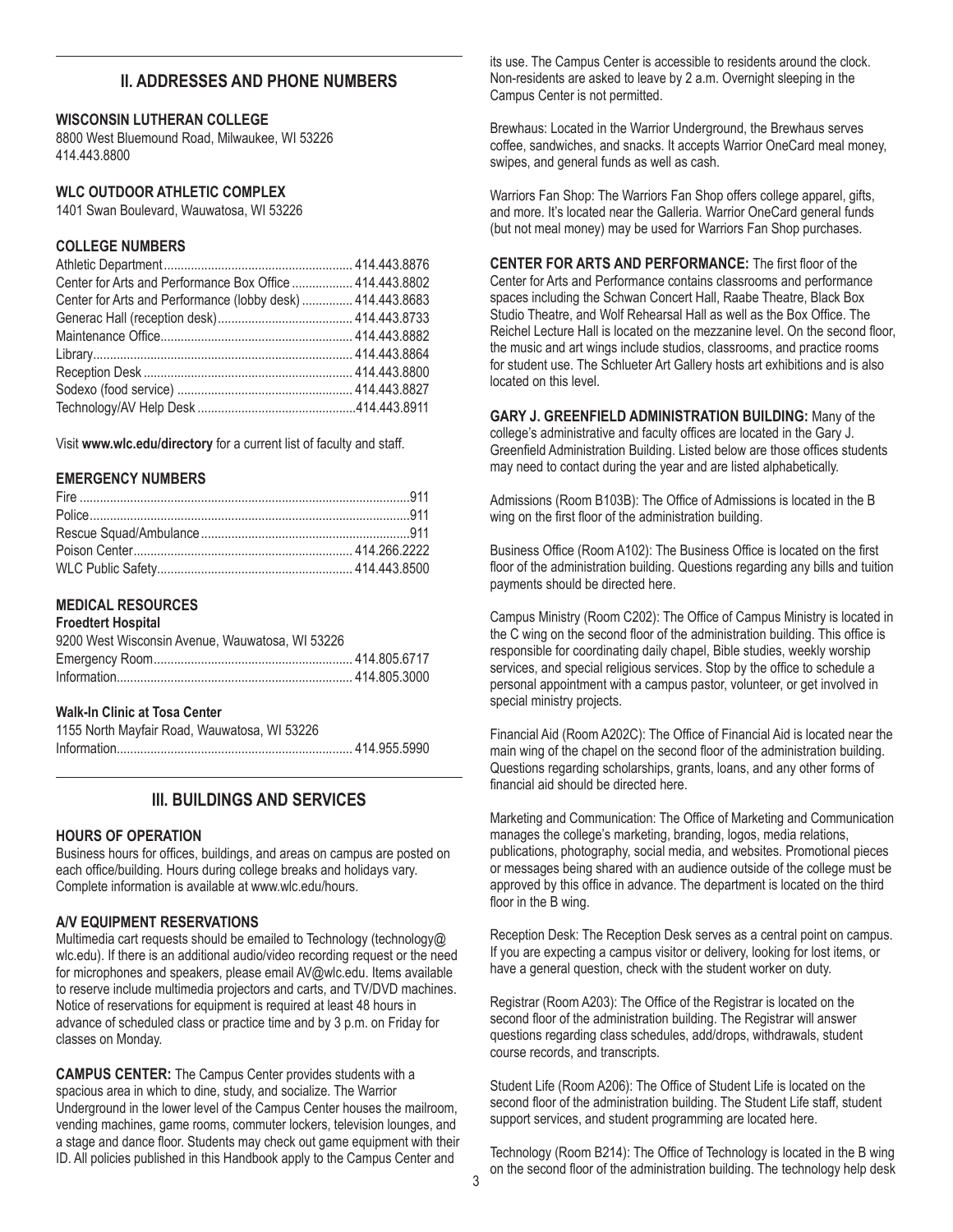is located in this office. Call 414.443.8911 for computer and other technology and Warrior OneCard issues.

**GENERAC HALL:** Generac Hall has three floors that contain classrooms and teaching and research laboratories for anatomy, biology, chemistry, nursing, physics, and sport and exercise science. It also hosts a computer science lab, math modeling lab, lounge areas, faculty offices, a greenhouse, and a machine shop. An information desk is located near the main entrance.

**MARVIN M. SCHWAN LIBRARY:** The Marvin M. Schwan Library (www.wlc.edu/library) houses the Student Success Center (www.wlc.edu/ success) and the Office of Career Development (www.wlc.edu/career). There are a variety of learning tools such as computers, books, DVDs, and CDs. The friendly staff is always ready to help you. There are quiet study carrels on the upper floor, collaborative study areas on the main floor, and classrooms on the lower level of the library.

**OUTDOOR ATHLETIC COMPLEX:** The Outdoor Athletic Complex is located on Swan Boulevard in Wauwatosa. The site consists of Raabe Stadium (a lighted football field) and Catalyst Track, Neumann Family Fields (baseball and softball), the Outdoor Athletic Center, and Warrior Soccer Fields.

**RECREATION COMPLEX (REX):** The REX contains a large gymnasium called the Time of Grace Center. The B level (middle) features a fitness center, the Siebert Center, the Mortell Family Golf Center, medical training room, team meeting rooms, coaches' offices, and locker rooms. The P (lower) level includes the Sports Performance Center, coaches' offices, maintenance offices, and Public Safety.

The REX has five areas set aside for activities and student use.

- Time of Grace Center: includes a large gymnasium with 3 full-size collegiate basketball courts / 3 full-size volleyball courts.
- Fitness Center: available to students during REX open hours. This area includes 10 treadmills, 3 stair climbers, 7 bikes, 7 elliptical machines, 10 selectorize weight machines, a full range of dumbbells, and a full set of Olympic weights with a bench and squat rack, TRX Suspension trainers, and training bands.
- Mortell Family Golf Center: available by appointment. This area contains a full-swing simulator, Foresight CG4 simulator, and a 1200 sq. ft. putting/chipping green.
- Siebert Center: a dance/fitness studio that can be reserved for aerobic activities with small groups.
- Sports Performance Center (SPC): includes 14 stations of full Olympic weight equipment including - dumbbells, male/female weight bars, TRX Suspension trainers, training bands, plyo boxes, weights, balls, a 30' x 95' training turf area, and a batting cage.

#### General Policies for the REX

- The REX has regular building hours that are posted in the building and online. Student use of the REX is limited to the posted hours that the REX is open. Each area of the REX has individually posted hours of availability that are updated weekly.
- The use of any of the REX areas requires a valid WLC ID.
- Specific areas of the REX may require special training prior to use.
- Please check wlcsports.com for an updated policy on daily use permits for non-WLC students.
- Skating, rollerblading, and skateboarding are not permitted in the REX.

#### **RESIDENCE HALLS**

Stimac, Fischer, and Aspire Halls collectively offer students residence rooms, music practice rooms, lounges, kitchenettes, laundry facilities, underground parking, and classrooms. Learn more about campus housing in the residence life section of this Handbook.

#### **STUDENT HEALTH CENTER**

The Student Health Center, to support students' health and well-being, is located at 529 N. 89th Street, directly to the west of Fischer Hall.

# **WARRIOR DINING**

Providing a high-quality and delicious dining experience to the WLC community by emphasizing fresh ingredients, scratch-cooking, and menu variety that includes popular comfort foods, healthy options, and international flavors throughout our food court are a priority.

The Warrior Dining Team is committed to meeting students' special dietary needs. The knowledgeable culinary team is trained to carefully prepare special meals. Comprehensive signage informs all guests in regards to common allergens and other dietary concerns. Students are strongly encouraged to talk with us about any special dietary needs, allergies, or restrictions. Members of our community who follow diets including gluten free, dairy free, and nut free along with paleo, vegetarian, vegan, and more can be accommodated. The key is to communicate individual needs. Our management team will provide a tour of our facility upon request and offer guidance toward a successful and healthy dining experience.

Warrior Dining has an exciting menu planned that offers a variety of delicious, healthy options. Choose from soups, made-to-order deli, grill specials, a full salad bar, handmade pizzas, sauté station, daily vegetarian entrée station, and much more!

Students can visit the Brewhaus in the WU to take advantage of the Meal Equivalency Program, which allows students to use meal swipes for "grab and go" sandwiches, salads, and pizzas. This is a great option during busy class days, working around athletic practices, or other schedule conflicts that may prevent the student from eating during regular dining hours.

The WLC Meal Plan Policy states that Warrior OneCards are required at every meal in order to eat. Only the card owner may swipe for a meal at the Café or in the Brewhaus for purchases. If purchasing a meal for a friend, both the friend and card owner must be present at the time of purchase.

All meals are to be eaten in the dining hall or Warrior Underground unless otherwise noted by Campus Administration. There will be no sharing of meals – students may not take extra food to share with someone else

Sick Meals: If a student is sick and can't make it to the Courtyard Café, call in to order a meal for pickup. Contact Ryan Sexton or Deanna Gitzlaff. Sick trays should be requested during normal serving hours, Monday-Friday between 9 a.m.-4 p.m. and Saturday-Sunday 10 a.m.-4 p.m. The student should coordinate with his/her RA or roommate for pickup. Please note that a student will be charged one meal swipe for each sick meal at time order is placed. If the student chooses, he/she can order sick meals by following this link: https://www.wlc.edu/uploadedFiles/Content/About\_WLC/News/ Flu-Fighter-Order-Form.pdf.

We are able to provide meals if you are in Isolation or Quarantine due to COVID-19 by using this link: https://www.wlc.edu/uploadedFiles/Content/ About\_WLC/News/Quarantine-Meal-Order-Form.pdf

Serving hours over holidays and academic breaks will be posted in the Courtyard Café and Brewhaus one week in advance.

#### **CONTACT INFORMATION FOR WARRIOR DINING STAFF**

Please contact us with any questions, concerns, or suggestions:

- Ryan Sexton, General Manager/Executive Chef: 414.443.8827, ryan.sexton@wlc.edu
- Deanna Gitzlaff, Operations Manager: 414.443.8676, deanna.gitzlaff@wlc.edu
- Administrative Assistant: 414.443.8951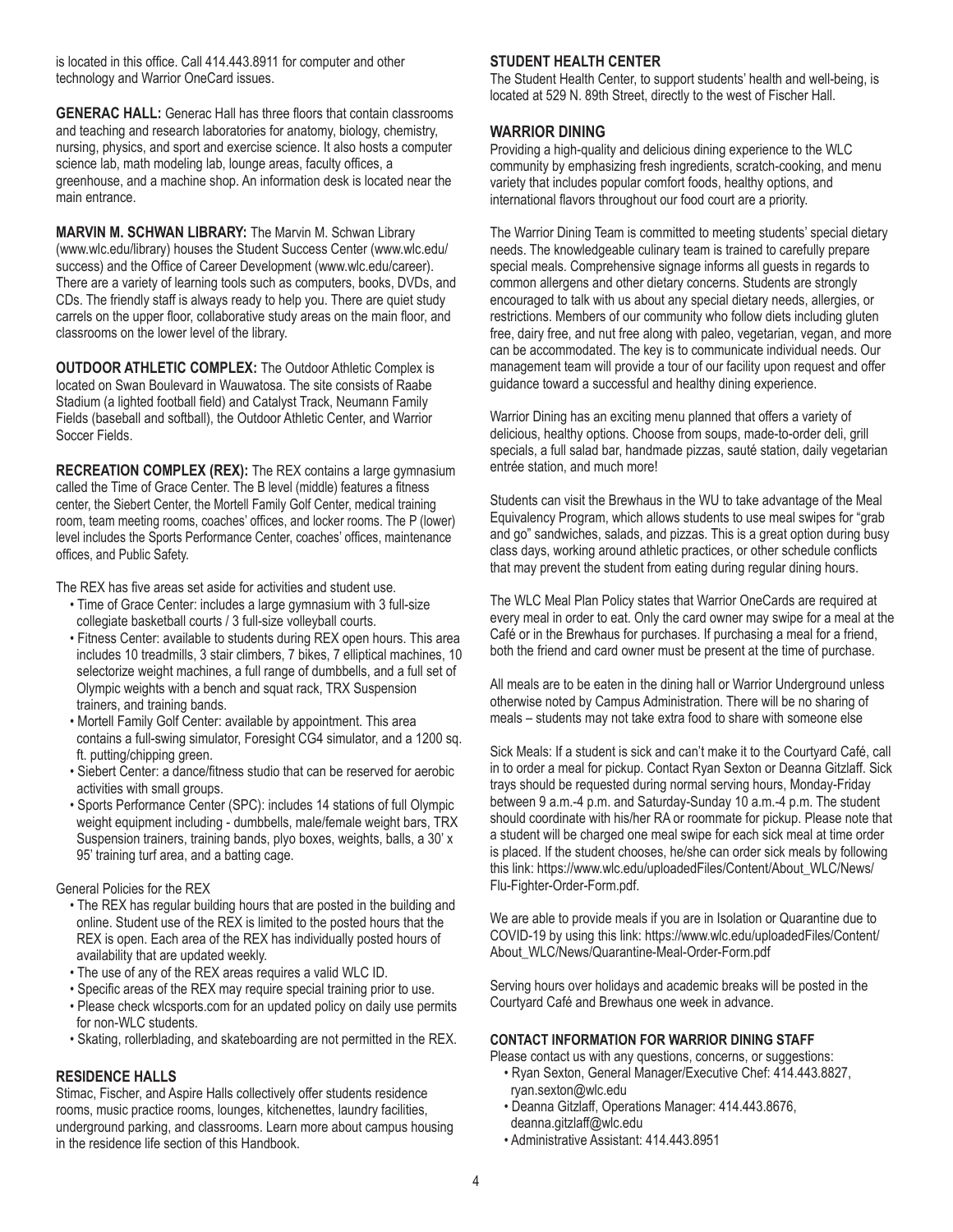#### **MAILROOM SERVICES**

The mailroom is located in the Warrior Underground. Mailboxes, with a keyed lock, are provided for resident students. The mailroom staff distributes both on-campus and off-campus mail daily except Sundays. The mailroom offers UPS and FedEx services and sells stamps. A slot for outgoing and on-campus mail is located by the mailroom. If a student's key is lost, he or she must contact the mailroom for a replacement that will cost \$25. All students should have their mail addressed to them as follows:

Student Name (First AND Last Name) 8800 W. Bluemound Rd. # (student's mailbox number) Milwaukee, WI 53226

Do not write P.O. Box in front of box number; it will keep students from receiving mail in a timely manner. Please include first and last name on packages to ensure it reaches the correct person.

Hours of Operation: Monday-Friday 9 a.m. to 4 p.m. (service window intermittently closed; times posted by mailroom); Saturday 9 a.m. to 12 p.m. (when classes are in session); closed holidays (dates posted by mailroom).

There are no Sunday hours. If students need Sunday or after-hours delivery utilize one of the following options: After-Hours Package Delivery Alternatives: Amazon Hub Locker, UPS Access Points, FedEx Walgreens Service, Walmart Pick Up, Target Curbside Service.

#### **TECHNOLOGY SERVICES**

Wisconsin Lutheran College provides a campus-wide information system for students, faculty, and staff for purposes consistent with the mission of the College. WLC recognizes the students' needs for quick and easy internet access but cannot guarantee reliable access at all times based on campus-wide use. Email accounts are provided for all WLC students. Students should check their email regularly. Failure to check one's email account does not excuse the lack of knowledge regarding information in the email. For further assistance in accessing student email accounts, call the Technology Help Desk at 414.443.8911 or visit www.wlc.edu/it.

Warrior OneCard: The Warrior OneCard is Wisconsin Lutheran College's official student photo identification card and more. The Warrior OneCard provides easy access to campus facilities and services. The magnetic strip encodes many more services, such as access to campus printers, campus meal plans, meal money associated with the meal plans, general funds, and REX check-in privileges. Door access is given to students depending on their residence or classroom needs.

Students may add money to their general fund at any time by using the ADM (automatic deposit machine) or by visiting the Business Office. General funds can be used on campus for Warriors Fan Shop purchases, any meal or snack concessions, vending machines, or at the Outdoor Athletic Complex concession stand.

Lost or stolen cards should be reported as soon as possible to one of the following offices: Technology, 414.443.8911 or Public Safety, 414.443.8500. Missing cards can be put on hold status and reactivated for no charge when found. To replace a lost or stolen card, there is a \$25 fee. Worn cards are replaced free of charge when the worn card is brought to the Technology Office. Students are expected to bring their current Warrior OneCard with them to campus at the start of each semester. The Warrior OneCard is the property of Wisconsin Lutheran College and must be surrendered to the proper authority upon request. Students are responsible for their card at all times. The Warrior OneCard is non-transferable and may only be used by the card owner. Students are responsible for all Warrior OneCard debit transactions and use associated with their card. For additional information, visit www.wlc.edu/onecard.

Telephone System: With the almost universal use of cell phones, the College provides multiple courtesy phones in each residence building. Campus buildings also have courtesy phones located in main hallways. On Campus Student Printing: Every student's tuition payment includes \$30 worth of printing per semester. Printing is at a student's discretion, but the intent is for academic purposes. The number of copies a student needs varies by their chosen program of academic study. Just as some majors require more textbook purchases, others require more print copies. Students in certain majors may need to purchase additional copies due to requirements of the major. Additional funds can be placed on the student's account by visiting the Business Office (A103). Printing costs for singlesided documents: \$0.10 (black and white), \$0.20 (color). Printing costs for double-sided documents: \$0.15 (black and white), \$0.30 (color).

# **IV. ACADEMIC POLICIES**

#### **ACADEMICS**

The College catalog is published as an academic resource for students. The catalog is published every year on the College's website. Archived copies of the website catalog are kept in the Library on CDs. Students should contact their advisor, a College dean, or a faculty member if the catalog does not answer their questions.

#### **EFFECTIVE CATALOG**

Students are bound by the policies, regulations, and requirements of the catalog in effect at their first registration at Wisconsin Lutheran College unless they choose to adhere to a subsequent catalog. Students who interrupt their progress toward a degree by withdrawing from the College and then re-enrolling at a later date must abide by the catalog in effect at the time of readmission if that absence has been more than two (2) consecutive semesters.

All statements contained in the catalog reflect the approved policies of Wisconsin Lutheran College that were in effect as of July 1, 2021. However, for the best possible educational experience of its students, or for unexpected financial reasons, the College reserves its right to change at any time any of the provisions, statements, policies, curricula, procedures, regulations, and fees.

# **CREDIT SYSTEM**

A credit hour is an amount of work represented in intended learning outcomes and verified by evidence of student achievement that is an institutionally-established equivalency that reasonably approximates not less than one hour of classroom or direct faculty instruction and a minimum of two hours of out-of-class student work each week for an approximately 15-week semester. A class hour at Wisconsin Lutheran College is currently defined as 50 minutes per week based upon an approximate semester length of 15 weeks or the equivalent amount of work over a different amount of time.

# **CREDIT LOAD AND OVERLOAD APPROVAL**

The academic load necessary to meet graduation requirements in eight semesters is 15 credits per semester. A full-time student must carry a minimum of 12 credits per semester. A student who wishes to carry more than 18 credits in academic courses per semester must have written permission from an academic dean of the College. To be approved for an overload, students must successfully demonstrate a need for approval and have a minimum 3.00 cumulative GPA.

#### **REGISTRATION, ADD/DROP, WITHDRAWAL**

The College calendar specifies registration dates. A student may make a change in course registration after the official period of course registration and through the following dates with the approval of his or her advisor, the instructor and the Registrar. The last day to add a course is Friday of the first week of the semester. The last day to drop a course is Friday of the second week of the semester.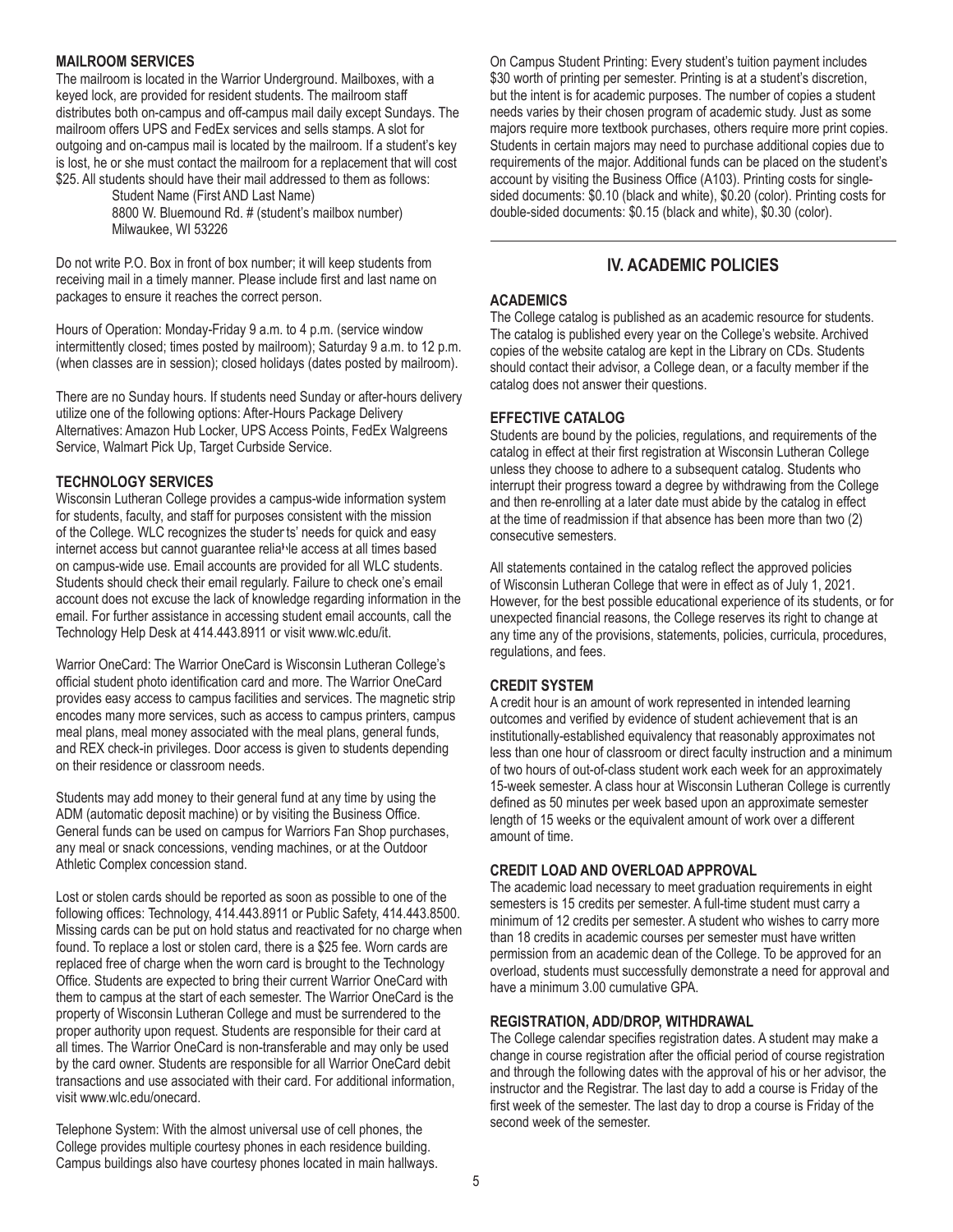After the second week and before the end of the tenth week of the semester, withdrawal from a course will be permitted with the approval of a student's advisor and the College dean. For such courses, his or her record will show a W (withdrawal). The W will not be counted in computing his or her grade average.

# **ADMINISTRATIVE WITHDRAWAL**

Students may be administratively withdrawn from a course (face-to-face, hybrid, or online) at the request of a faculty member due to (1) failure to adhere to the course attendance policy as described in the course syllabus or (2) disruptive classroom behavior. The faculty member will make the request for administrative withdrawal, in writing, to the appropriate College dean. If, upon reviewing the case, the College dean decides that an administrative withdrawal is the appropriate course of action, he/she will inform the student, the faculty member, and the Registrar of that decision.

Students should be aware that administrative withdrawal may have academic, financial, and financial aid implications. Students who are administratively withdrawn from a course may not be eligible for a tuition refund. Administrative withdrawal from any course automatically voids the four-year graduation guarantee.

# **GRADES AND GRADE POINTS**

The following letter grades, their equivalents in achievement, and grade points per semester hour of credit are used by instructors to evaluate a student's performance in a course.

| Grade | Achievement     | <b>Grade Points</b> |
|-------|-----------------|---------------------|
| A     | Superior        | 4                   |
| AB    |                 | 3.5                 |
| B     | Good            | 3                   |
| BC    |                 | 2.5                 |
| C     | Satisfactory    | 2                   |
| CD    |                 | 1.5                 |
| D     | Minimum Passing | 1                   |
| F     | Failing         | 0                   |
| W     | Withdrawal      |                     |
|       | Incomplete      |                     |
| AU    | Audit           |                     |
|       |                 |                     |

The grade points are used to compute the cumulative grade point average (GPA), a measure of the student's overall performance. The GPA is computed by dividing the sum of all grade points by the total credits attempted. Thus, a grade point average of two (2.00) indicates the equivalent of an average of C in all courses. The grades W, I, and the grades for transfer credits are not used in computing the cumulative GPA.

# **PROCEDURE FOR REQUESTING CHANGE IN FINAL COURSE GRADE**

Any student may, at any time, consult the instructor about the grades he or she receives for the work he or she has done. However, when the FINAL grade assigned in a course is contested, then the following course of action must be followed. This action is initiated no later than 90 days after the semester or summer session in which the grade was assigned.

1. The student will first consult with the instructor to determine the reasons for the grade. If there are circumstances that make this step impossible, the student should consult with the instructor's school chair. If the instructor is the school chair, the student should consult with the College dean.

2. When a student is not satisfied with the reasons given by the instructor, the student must present his or her case, in writing, to the instructor's school chair. Supporting documentation should include individual grades, course syllabus, grading policy, originals of any graded work, and a copy of the student's final exam. These should be obtained from the faculty member by the school chair if not in the possession of the student.

3. If after examining the student's request and consulting with the instructor the school chair finds no grounds for a change in grade, he or she will, within 30 days, inform the student in writing that no further investigation or action will be undertaken. At this point, the student may appeal to the College dean who will decide if there is sufficient cause for an appeal. If the school chair determines that the request for changing the final course grade has sufficient justification, the school chair shall request that the instructor change the grade. If the instructor refuses, the school chair shall refer the matter to the College dean.

4. If the College dean determines that there is sufficient cause for an appeal he will instruct the Academic Cabinet to review the case consistent with the College grievance procedures. Every effort will be made to maintain strict confidentiality.

5. The Academic Cabinet may proceed from written evidence. It may also consult the instructor and/or student in its review. The Academic Cabinet will also have the right to request input from the instructor and/or the student. Both the instructor and the student have the right to provide input to the Academic Cabinet for review. The Academic Cabinet will also have the right to seek to establish facts about grading practices from other students who took the course at the same time. The student and/or instructor may bring in his or her own witnesses in support of their case.

6. After completing its review, the Academic Cabinet will decide either that the grade assigned will stand or the grade will be changed to reflect what the committee has arrived at in its investigation.

7. If the Academic Cabinet recommends a change in the grade, the instructor shall be asked to make the change. If the instructor refuses, the College dean shall make the change with the provision that the instructor can provide a dissenting opinion as part of the permanent record of the Academic Cabinet. Decisions of the Academic Cabinet are final.

# **INCOMPLETES**

A grade of I (incomplete) indicates that the student's work in a course is incomplete and that the student has obtained the instructor's permission to complete the course. An incomplete normally is assigned only when illness or other extenuating circumstances have prevented the student from fulfilling the requirements of the course.

A course marked incomplete must be completed within 90 days of the end of the semester in which the incomplete was assigned. If the course is not completed, the grade automatically becomes an F. A student does not remove an incomplete by registering for the same course in a subsequent semester. If a student receives an incomplete in a course that is a prerequisite for another course, approval to register for the course must be obtained from the instructor.

In order to remove an I (incomplete), the student must make arrangements with the instructor for satisfactory completion of the work remaining to be done in the course. When the work is completed, the instructor will report the removal of the incomplete to the Registrar. It is the responsibility of the student to make these arrangements.

# **ACADEMIC HONORS**

Honors for academic achievement are awarded to full-time students at the end of each semester through publication of the dean's list. Students must earn at least a 3.60 grade point average (GPA) to qualify for the dean's list.

Honors will be verbally bestowed upon graduating students who qualify for the appropriate honor based on the cumulative GPA. Students who earn at least 60 credits at Wisconsin Lutheran College qualify for Latin honors. Students who earn 48-59 credits at Wisconsin Lutheran College and receive at least a 3.60 cumulative grade point average will graduate with distinction. Latin honors are as follows: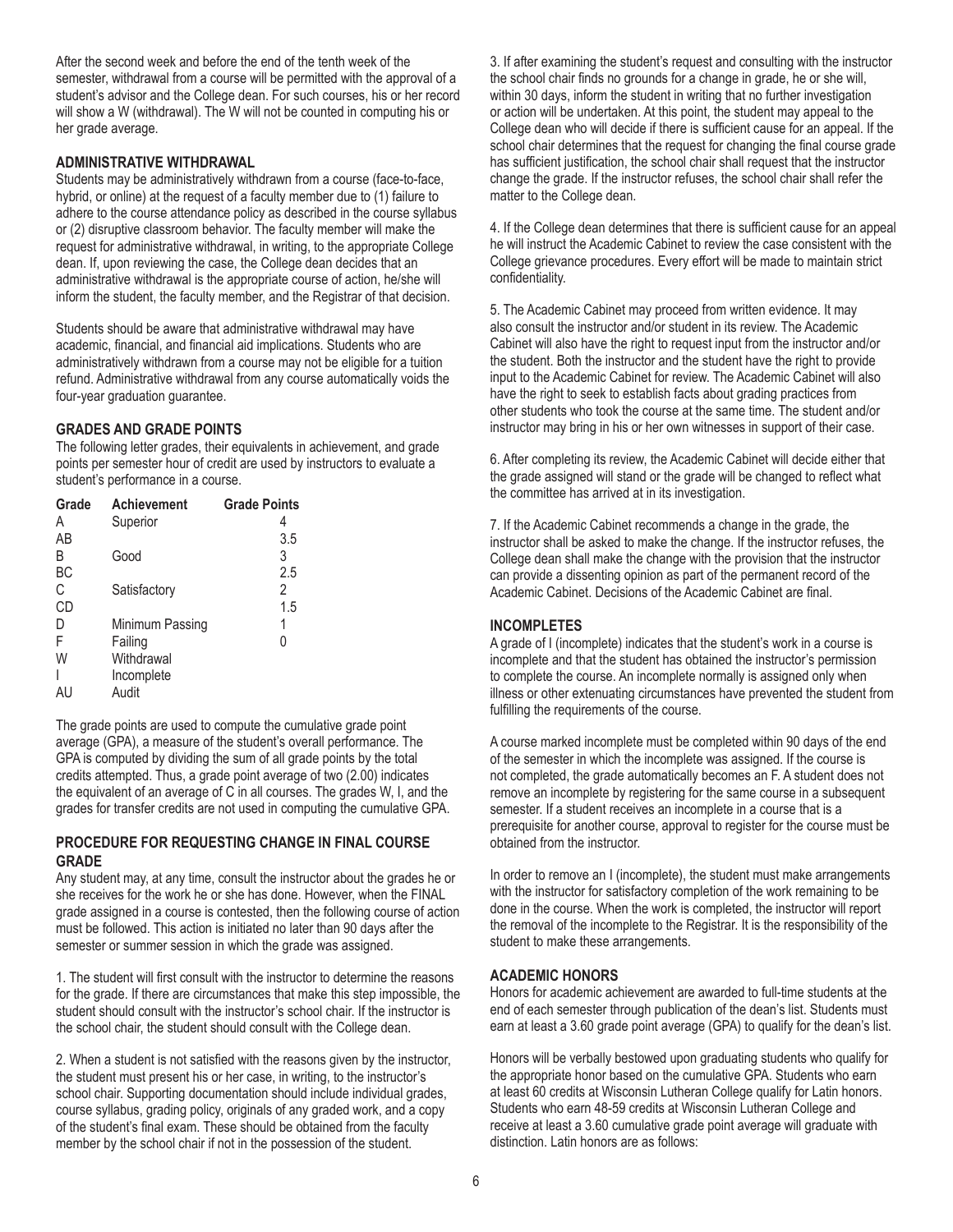| Summa Cum Laude: | $3.90 - 4.00$ |
|------------------|---------------|
| Magna Cum Laude: | $3.75 - 3.89$ |
| Cum Laude:       | $3.60 - 3.74$ |

#### **ACADEMIC STATUS**

Classification of students: Students are classified by the following credit scale: Freshman = earned less than 27 credits

Sophomore = earned at least 27 credits

Junior = earned at least 60 credits

Senior = earned at least 90 credits

Special = students who are non-degree seeking

To remain in good academic standing, students must maintain the following cumulative grade point averages:

| After the first semester of enrollment | 1.75 CGPA |
|----------------------------------------|-----------|
| All semesters thereafter               | 2.00 CGPA |

# **ACADEMIC PROBATION**

A student whose cumulative grade point average is below the minimum standard is normally placed on an academic status of probation. A student placed on probation must normally reduce his or her semester academic load to a maximum of 13 credits and hours of employment to a maximum of 13 hours per week. A student on probation must attain an academic status of "good standing" by the end of his or her semester on probation. Normally, if a student fails to attain this status, he or she will be academically suspended.

A student also may be placed on probation for any of the following reasons:

1. A student who is readmitted after an academic suspension will be placed on probation.

2. A student who has demonstrated a lack of progress toward a degree evident by a continual decline in their CGPA.

#### **ACADEMIC SUSPENSION**

Students will be suspended for academic reasons if after being placed upon academic probation fail to reach the required minimum requirements for academic good standing. Normally, students who are suspended for academic reasons may not apply for readmission until two (2) semesters have elapsed.

A student whose academic performance for the semester of probation is considerably above the minimum GPA requirements, but whose cumulative GPA remains below the minimum requirements, may appeal to the College dean to continue his or her studies. The Academic Cabinet will determine if the student may return and the academic status under which such a return should be made.

#### **REPEATING COURSES**

Students may repeat for credit any course in which a grade was received. If a grade of F (failing) is received in a course needed to satisfy degree requirements, the course must be repeated. In repeated courses, only the highest grade is used in computing GPA. Students should be aware, however, that all grades are included on transcripts sent to other colleges, universities and graduate schools, and these institutions may, according to their transfer and admission policies, compute GPAs based on all grades.

## **CLASS ATTENDANCE**

The College expects students to attend all class sessions. Early departures and late returns at vacation times are not to be requested. Students must complete class requirements before a vacation period begins. Transportation arrangements, especially for Christmas and spring breaks, should be made at least one (1) month in advance. The residence halls will be locked and the dining area closed for Christmas and spring breaks. College policy permits each instructor to establish the specific details of

class attendance for each particular class. Students involved in athletics or other off-campus activities sponsored by the College are required to make arrangements in advance with the instructor for each class missed.

#### **ASSESSMENT OF ACADEMIC OUTCOMES**

Admission to Wisconsin Lutheran College implies each student's willingness to participate in the various efforts of the College to assess the effectiveness of its academic programs. Such efforts include entry- level tests and assessments for beginning freshmen, comprehensive assessments held at various times, as well as other formal and informal assessments conducted by academic departments. Conducting regular assessment of the academic outcomes of its students allows the College to continuously monitor its effectiveness and implement changes for improvement.

#### **PROFESSOR'S ABSENCE**

If a professor is unable to hold a scheduled class, an announcement will be made prior to class. Absence due to illness or emergency will be posted in the administration building and library. If a professor has not appeared in his/her classroom within 20 minutes after the scheduled beginning of class, students may assume that class period is canceled and should notify the Executive Assistant to the Provost.

#### **ACADEMIC PROGRESS REPORTS**

Aside from official grade reports issued at the end of each semester, the College provides numerous informal reports of academic progress to students and their advisors. In the fourth and twelfth weeks of each semester, an academic progress report form is submitted by faculty to the Academic Success Center identifying students who are experiencing lack of success or exhibiting behaviors which have the potential to impede satisfactory progress. At the mid-term of each semester, an unofficial grade report is issued to students and their advisors which demonstrates the student's grade status after seven weeks of study. These various reports are intended to provide opportunities for students to work with their advisors to improve their chances for success. It is expected that advisors monitor these periodic performance reports and discuss them with their advisees.

# **ACADEMIC ADVISING**

Wisconsin Lutheran College places a priority on effective academic advising. Academic advising helps students successfully complete a degree and create a meaningful relationship with the College. Academic advising is practiced primarily through direct and purposeful interactions with fulltime faculty. Advisors and advisees work together to select courses and programs, to discuss God-given gifts and interests related to vocation, to explore career aspirations and options, and to prepare for the next step at every point in an academic pathway.

Freshmen and sophomores and transfers are assigned general advisors soon after their admission. These advisors are expected to know the General Education curriculum and the individual situations of advisees. When a student declares a major, the student selects or is assigned a new advisor in their program of study.

Academic advising occurs formally and informally throughout a student's academic career. Typically, students meet at least twice a year with their advisor to choose classes for the upcoming semester. Freshmen and sophomores who intend to enroll in programs with prescribed pathways are encouraged by advisors to meet with faculty in those programs.

Advisors use published advising resources, which are accessed on myWLC and on the College website. Students and advisors rely on information and expertise found in the annual Academic Catalog and in the Registrar's Office. Students and advisors also take advantage of resources found in offices of Student Success, Career Development, Student Life, and Athletics.

#### **ACADEMIC GRIEVANCE**

In a caring Christian community, mutual respect between teachers and students as fellow redeemed children of God dictates an orderly and God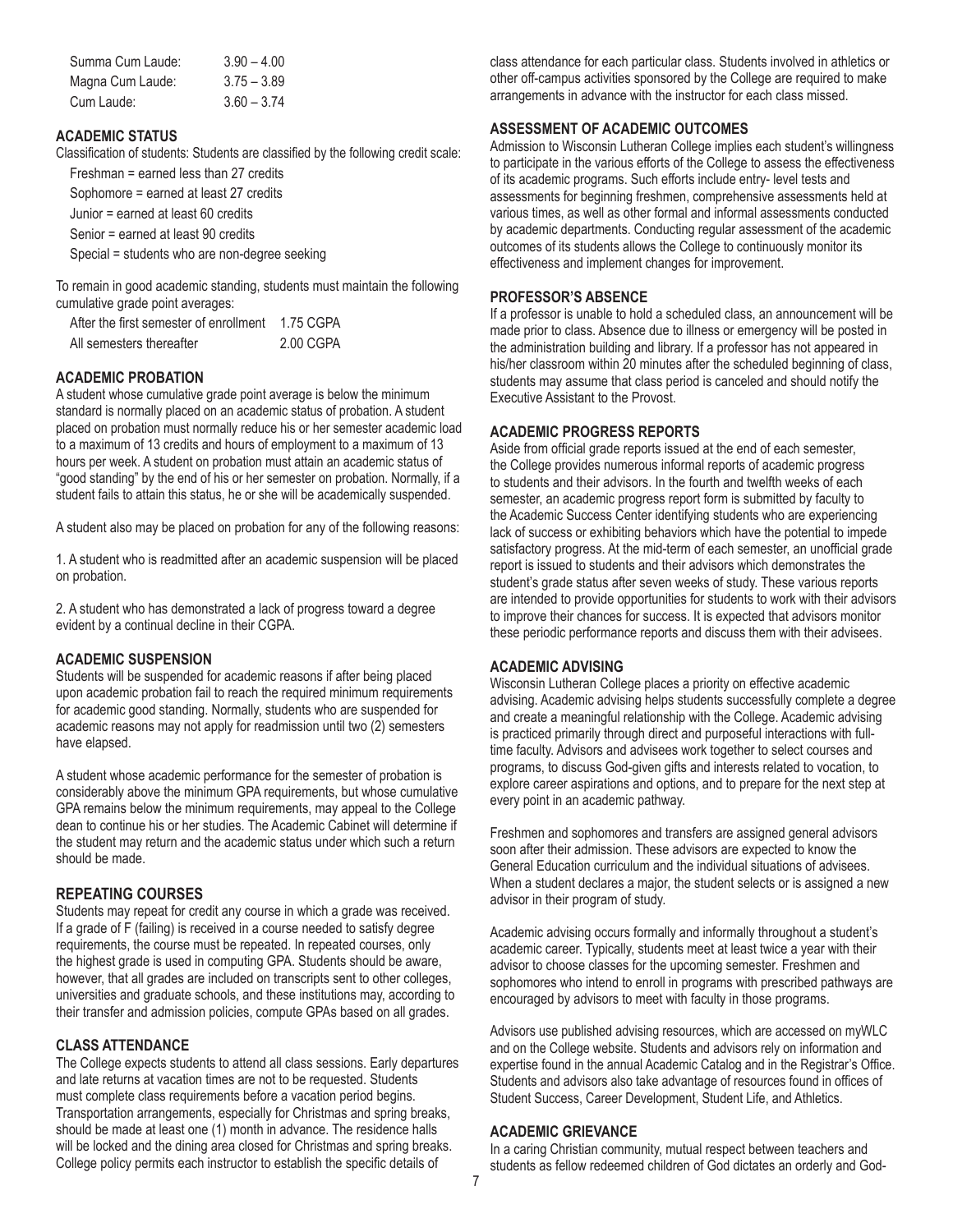pleasing approach to resolving any grievance. Grievances of an academic nature should, whenever possible, be handled between the principals involved. This initial step is in line with the guide given us by Christ in Matthew 18. Grievances that cannot be settled at the first level may, after consultation with the advisor, be appealed in writing to the school chair. If this second step still does not resolve the grievance, the student may appeal in writing to the Academic Cabinet. The above grievance procedure shall also apply in the case of a student's concern with a faculty member's alleged violation of professional ethics.

#### **ACADEMIC ETHICS**

Faculty members will notify their students of their individual standards and expectations regarding classroom conduct, attendance, testing and grading. The guide of God's Law in maintaining ethical standards of honesty and integrity applies to students, faculty, and staff.

#### **VIOLATION OF THE CODE OF ETHICS**

The following are considered violations of the academic ethics code:

#### 1. Plagiarizing

2. Possessing, obtaining, or sharing unauthorized information prior to or during an examination

3. Resubmitting work for more than one (1) course without the instructor's approval

#### 4. All deceitful or dishonest activity

Penalties for violation of the ethics code will include a minimum of failure on the academic project involved and a written reprimand. Copies of the reprimand will be given to the student's advisor and the College dean. Extra course work, reduction of the course grade, failure of the course, and expulsion from the College are potential penalties for code violations.

#### **WITHDRAWAL FROM THE COLLEGE**

A student who voluntarily wishes to withdraw from the College must contact the Dean of Student Success to discuss procedures. Students are granted an honorable withdrawal from the College provided they have an academic status of good standing and have cleared all obligations to the College according to the established procedures for withdrawal. Students who honorably withdraw before the end of the semester will be assigned a grade of W for each course in which they are enrolled. Students who voluntarily leave the College before the end of the semester without completing the prescribed withdrawal procedures will be considered as still registered and will receive a grade of F (failing) for each course in which they are enrolled.

#### **COMMENCEMENT PARTICIPATION**

Commencement exercises are held at the end of the fall and spring semesters. A student is eligible to participate in commencement only once. In order to be eligible to participate in commencement exercises, students must be registered to complete all the necessary remaining degree requirements by the end of the same semester. Education majors who will have met all degree requirements except the student teaching practicum may participate in the May commencement prior to student teaching in the fall semester.

# **V. STUDENT RECORD POLICY**

# **DEFINITIONS**

The following are terms necessary for discussing Wisconsin Lutheran College's policy on student records:

Student: any person who is attending or has attended Wisconsin Lutheran College.

Staff Member: any full-time faculty member; any member of the teaching staff; any member of the administrative staff.

Educational Records: any record (in handwriting, print, tape, film, digital, or other medium) maintained by Wisconsin Lutheran College or its agent which is directly related to a student except:

1. A personal record kept by a staff member, if it is kept in the personal possession of the person who made the record and information contained in the record has never been revealed to any other person except his/her temporary substitute.

2. An employment record of an individual whose employment is not contingent on the fact that he/she is a student, provided that the record is used only in relation to the individual's employment.

3. Any record maintained by any type of security unit if the record is maintained solely for law enforcement purposes, is revealed only to law enforcement agencies of the same jurisdiction, and the security unit is without access to educational records maintained by the College.

4. Records maintained by any health care office or division of Student Life if the records are used only for treatment of a student and made available only to those persons providing the treatment.

5. An alumni record which contains information about a student after he/she is no longer attending Wisconsin Lutheran College and the record does not relate to the person as a student.

#### **ANNUAL NOTIFICATION**

Students will be notified of their Family Education Rights and Privacy Act (FERPA) rights annually by publication in this Handbook.

#### **FAMILY EDUCATIONAL RIGHTS AND PRIVACY ACT (FERPA)**

Please refer to https://www2.ed.gov/policy/gen/guid/fpco/ferpa/index.html for details. For brevity, and because we receive questions about what types of circumstances allow for WLC to notify/contact a parent/guardian, please be aware that "generally, schools must have written permission from the parent or eligible student in order to release any information from a student's education record." However, FERPA allows schools to disclose those records, without consent, to the following parties or under the following conditions (34 CFR § 99.31):

- School officials with legitimate educational interest;
- Other schools to which a student is transferring;
- Specified officials for audit or evaluation purposes;
- Appropriate parties in connection with financial aid to a student;
- Organizations conducting certain studies for or on behalf of the school;
- Accrediting organizations;
- To comply with a judicial order or lawfully issued subpoena;

• Appropriate officials in cases of health and safety emergencies (including use/possession/offenses related to alcohol and/or drugs/ controlled substances); and

• "State and local authorities, within a juvenile justice system, pursuant to specific State law." (Quotation is taken from the above-mentioned website.)

#### **PROCEDURE TO INSPECT EDUCATIONAL RECORDS**

Students may inspect and review their educational records upon request. They should submit to the Registrar a written request which identifies as precisely as possible the record or records they wish to inspect. The Registrar will access the record and notify the student. Access must be given in 45 days or less from the receipt of the request.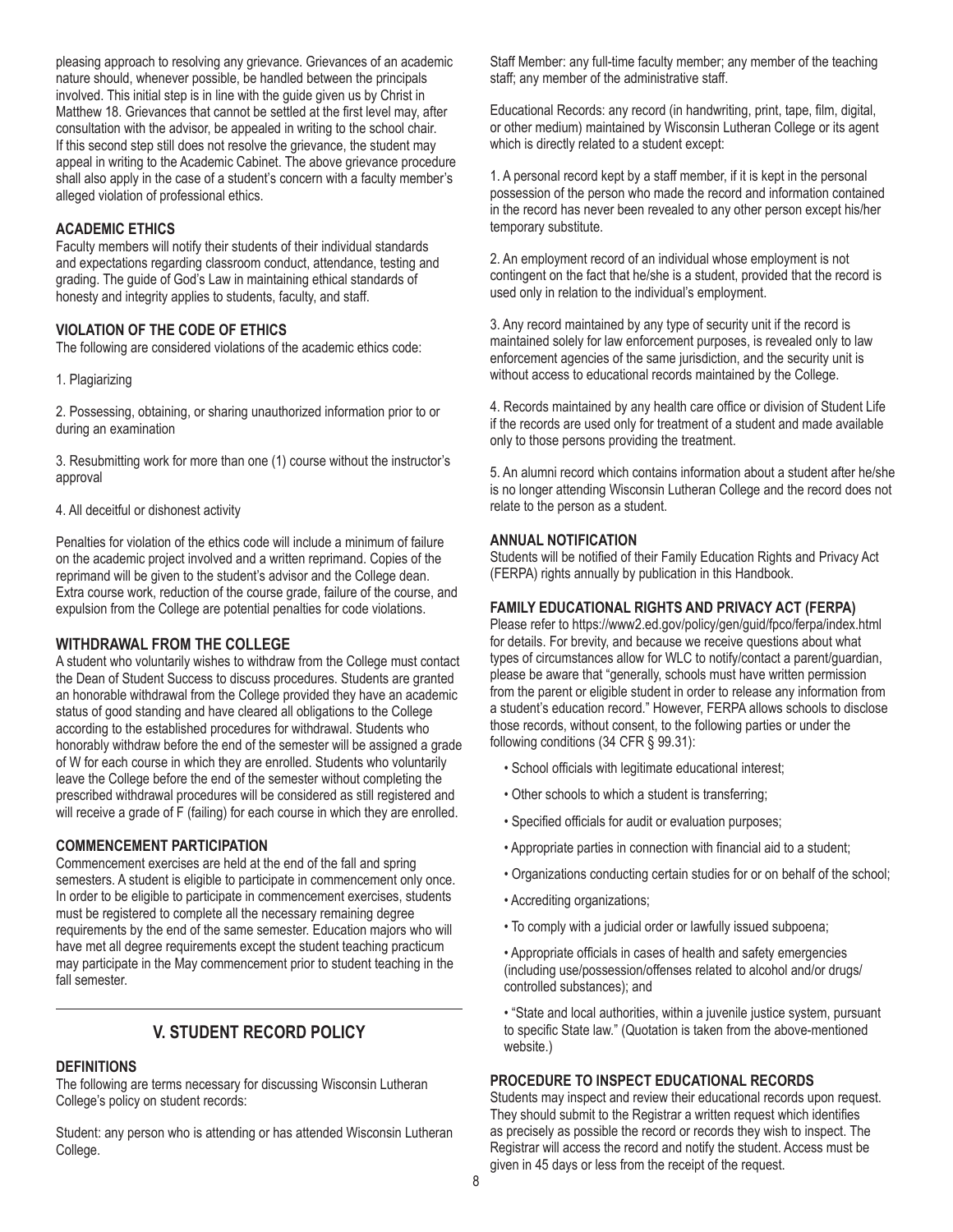When a record contains information about more than one student, the requesting student may inspect and review only the records which relate to him or her.

# **RIGHT TO REQUEST AMENDMENT OF EDUCATIONAL RECORDS**

Students may request that their education records be amended if they believe them to be inaccurate, misleading, or otherwise in violation of the student's privacy rights under FERPA. A student who wishes to ask WLC to amend a record should do so by writing to the College official who is responsible for the record. The written request should clearly state which record(s) need to be amended and why. WLC will notify the student in writing of any decisions. If WLC decides not to amend the record as requested, the College will notify the student in writing of the decision and advise the student of their right to a hearing.

# **RIGHT OF WISCONSIN LUTHERAN COLLEGE TO REFUSE ACCESS**

Wisconsin Lutheran College reserves the right to refuse to permit a student to inspect the following records:

1. The financial statement of his or her parents.

2. Letters and statements of recommendation for which the student has waived his or her right of access or which were placed in file before January 1, 1975.

3. Records connected with an application to attend Wisconsin Lutheran College if that application was denied.

4. Those records which are excluded from the FERPA definition of educational records

# **REFUSAL TO PROVIDE COPIES**

Wisconsin Lutheran College reserves the right to deny transcripts or copies of records not required to be made available by the FERPA in any of the following situations:

1. The student has an unpaid financial obligation to Wisconsin Lutheran College.

2. There is an unresolved disciplinary action against the student.

# **FEES FOR COPIES OF RECORDS**

The fee for copies will be \$1.00 per page plus postage if mailing is required.

#### **TYPES, LOCATIONS, AND CUSTODIANS OF EDUCATIONAL RECORDS**

The following is a list of the types of records that Wisconsin Lutheran College maintains, their locations, and their custodians:

Admissions Records: held in the Central File, controlled by Admissions Office.

Cumulative Academic Records: current and former students' are held in the Registrar's Office by the Registrar.

Disciplinary Records: held by the Vice President of Student Life in the Office of Student Life.

Financial Records: held in the Business Office by the Vice President of Finance.

Financial Aid Records: held in the Financial Aid Office by the Director of Financial Aid.

Health Records: found in the Student Health Center and held by the Director of Student Health.

Occasional Records (Students' educational records not included above, i.e., minutes of faculty committee meetings, copies of correspondence in offices not listed above, etc.): If such records are desired, the appropriate official will collect such records, direct the student to their location, or otherwise make them available for inspection and review.

Transcript Records: all transcript records are controlled by Registrar's Office.

#### **DISCLOSURE OF EDUCATIONAL RECORDS**

Wisconsin Lutheran College will disclose information from a student's educational records only with his or her written consent (e.g., to officials of another school, upon request, in which he or she seeks or intends to enroll) except:

1. To school officials who have a legitimate interest in the records. A school official is a person who is employed by Wisconsin Lutheran College in an administrative, supervisory, academic or research, or support staff position; a person elected to the Board of Regents; a person, such as an attorney or auditor, employed by or under contract with Wisconsin Lutheran College to perform a special task. A school official has a legitimate interest if the official is:

- a. Performing a task that is specified in his/her position description or by a contract agreement.
- b. Performing a task related to a student's education.
- c. Performing a task related to a student's discipline.
- d. Providing a service or benefit related to a student or his or her family, such as health care, counseling, job placement, or financial aid.

2. To certain officials of the U.S. Department of Education, the Comptroller General, and the state and local education authorities if connected with certain state or federally supported education programs.

3. In connection with a student's request for or receipt of financial aid, as necessary to determine eligibility, amount, or conditions of the financial aid or to enforce the terms and conditions of the aid.

4. If required by a state law adopted before November 19, 1974, requiring disclosure.

5. To organizations conducting certain studies for or on behalf of Wisconsin Lutheran College.

6. To accredited organizations to carry out their functions.

7. To a student's parents who claim him or her as a dependent for income tax purposes.

8. To comply with a judicial order or a lawfully issued subpoena.

9. To appropriate parties in a health or safety emergency.

# **DIRECTORY INFORMATION**

Wisconsin Lutheran College designates the following items as directory information: student name, address, telephone number, date and place of birth, major field of study, participation in officially recognized activities and sports, weight and height of members of athletics teams, dates of attendance, degrees and awards received, most recent previous school attended, and photograph. Wisconsin Lutheran College may disclose any of those items without prior written consent unless notified in writing within five (5) days of the opening of any given semester or summer session.

# **RIGHT TO FILE COMPLAINT**

Students have the right to file a complaint with the U.S. Department of Education concerning alleged failures by the College to comply with the requirements of FERPA. The name and address of the Office that administers FERPA is: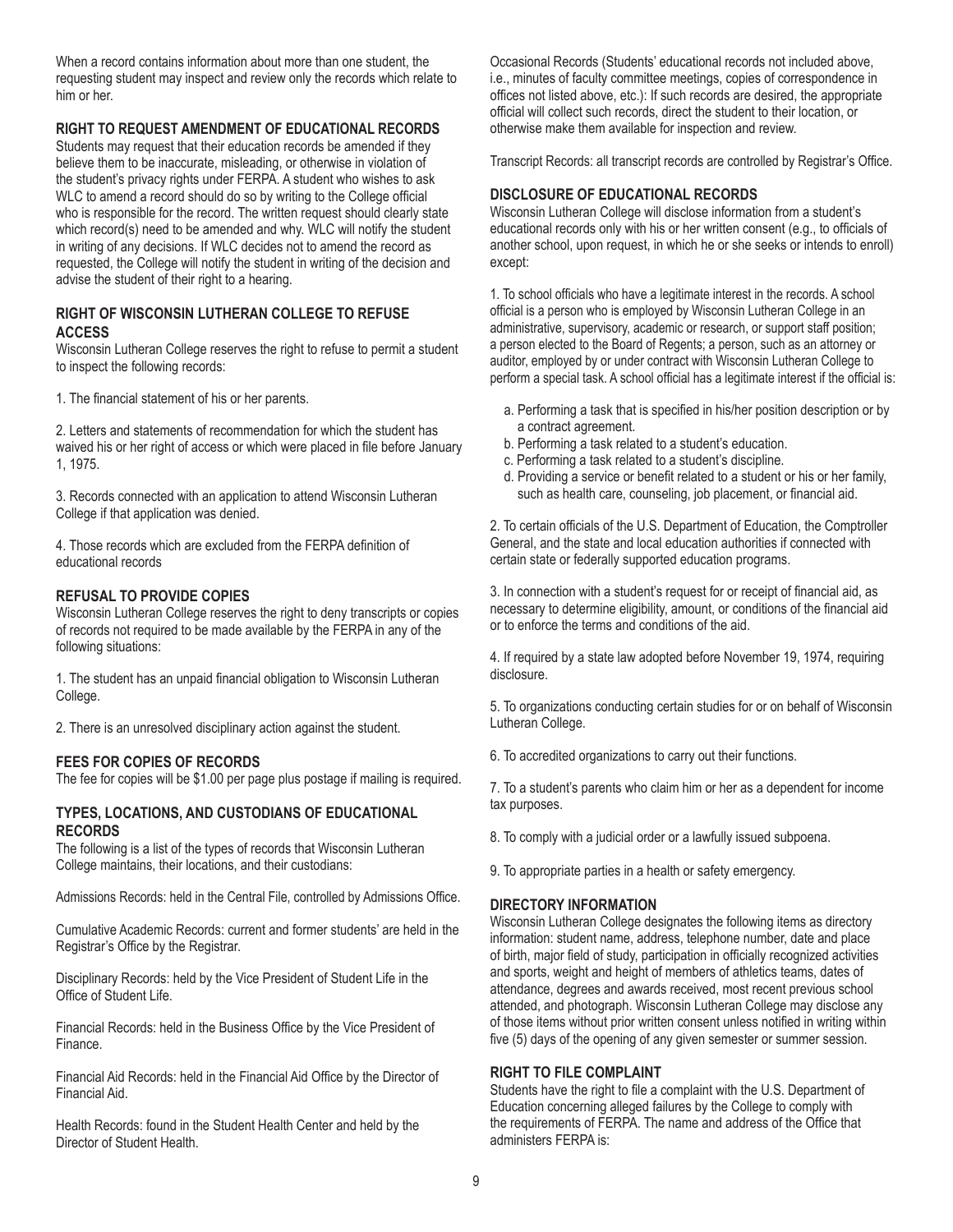Family Policy Compliance Office; U.S. Department of Education 400 Maryland Avenue, SW; Washington, DC, 20202-5920; phone: 202.260.3887; fax: 202.260.9001; email: ferpa@ed.gov

## **ATHLETICS DISCLOSURE ACT**

In accordance with the Equity in Athletics Disclosure Act of 1994 (Section 360B of Pub. L. 103-382), every student has the right to receive a copy of the institution's athletic information of the previous academic year. This information is available after October 15 of every year. (**NOTE:** This report can be accessed at wlcsports.com.) This federal regulation applies to all coeducational institutions of higher education that participate in any federal student financial aid program (Federal Pell, Federal SEOG, and Federal SSIG Grants; Federal Work Study; and Federal Family education, Federal Perkins, and William D. Ford Federal Direct Loans) and have intercollegiate athletic programs.

# **VI. STUDENT SERVICES**

#### **STUDENT LIFE VISION**

The Student Life staff seeks to nurture and shape our Christian community through the message of Christ. Problems are solved and services are delivered based on Christ-centered love.

With this in mind, the Student Life staff acts with the understanding that:

1. The academic mission of the institution is preeminent. Student Life does not compete with the academic experience but serves as a partner in the educational enterprise and supports the academic mission.

2. Each student is unique. Student Life sees each student as a precious individual made in God's image. No two come to the College with the same expectations, abilities, or life experiences. We encourage students to understand and become aware of differences in race, age, gender, culture, physical ability, language, and nationality, and to lovingly support others.

3. The out-of-classroom environment plays a significant role in student development. Circumstances that occur in students' lives outside of the classroom are seldom neutral. The social and physical environment either helps or detracts from their development. While college students mature intellectually, they also mature physically, psychologically, socially, and, above all, spiritually.

4. Community life helps students learn. Christian communities are of high quality when they encourage social networking, intimate friendships, intelligent risk taking, and the sharing of Christian values.

5. Students are responsible. Learning is not a passive process. Students learn most effectively when they are actively engaged in the classroom and in student life.

## **SPIRITUAL GROWTH**

At Wisconsin Lutheran College, spiritual growth is of primary concern. The College is committed to maintaining its confessional Lutheran theology. At the same time, staff and faculty respect the religious convictions of all students and seek to assist them along a path of spiritual growth through study of God's Word, the Bible. The Office of Campus Ministry seeks to influence campus culture for Christ through Bible study and guided discussions about campus-related topics centered on God's Word.

The entire College community is invited to participate in worship on campus. Twenty-minute chapel services are held daily during an assigned break between classes at 10 a.m. on Monday, Wednesday, and Friday and at 11 a.m. on Tuesday and Thursday. Ten-minute Matins services are held every weekday at 7:40 a.m. in the chapel prior to the beginning of classes. A half-hour Vespers: Evening Prayer service on Wednesdays at 9:25 p.m. in the chapel provides a contemplative worship opportunity. Sunday

worship is offered at 10:30 a.m. This service seeks to offer stylistic worship variety. The campus pastors are also committed to assisting students in connecting with a local church if they prefer to worship off campus.

Bible studies are organized and encouraged by the Office of Campus Ministry. Bible studies are often led by campus pastors or campus vicars (pastors in training). Small-group Bible studies led by students are also encouraged. Individual Bible study with the pastors as well as pastoral counseling are available to all students.

See the Office of Campus Ministry for the following:

- Bible study opportunities and resources
- Pastoral counseling and religious questions
- Opportunities to use musical gifts (vocal or instrumental) in worship
- Participation in weekend retreats
- Mission trips and volunteer opportunities, locally and around the world
- Assistance in finding a church in the Milwaukee area

# **STUDENT INVOLVEMENT**

The College sponsors numerous activities and organizations to complement the academic and spiritual programs on campus. These activities and organizations provide opportunities to discover interests, develop skills, apply values, build character, promote a spirit of unity, and to satisfy recreational needs. The Student Senate and Warrior Events Board sponsor activities to complement the College's intercollegiate athletics and fine arts programs. Funding is allocated from the student activity fee. There is an updated list of active clubs and organizations available under the "Campus Life" tab on myWLC.

For more information on a specific club or organization, contact the Director of Student Programming at 414.443.8813. For other questions on extracurricular programs the College offers, contact the Vice President of Student Life or the Director of Student Programming.

#### **STUDENT GOVERNANCE**

The Student Senate is comprised of nine students who have been elected by the student body to serve as representatives to the administration, to distribute student activity fee money, and to plan and coordinate studentsponsored activities. The senate is also a clearing house for students' suggestions aimed at improving all facets of campus life. The Vice President of Student Life serves as the liaison between students and the administration.

Student representatives on College committees provide students with an opportunity to influence the planning and decision making of the College. The following committees have student members: admissions, academic council, general education, parking, student life, mental health and wellness, and strategic planning. Student ideas and concerns can be voiced either through student representatives or by request at committee meetings. Committees evaluate campus life and propose new policy direction. Only the College's Board of Regents can establish policy.

The following are subcommittees of the Student Senate:

**COMMUTER COUNCIL:** Chaired by the Chief Commuter Representative, commuter representatives meet monthly and act in an advisory capacity to the Student Senate and Director of Student Programming. This council helps plan and implement commuter events throughout the academic year.

**RESIDENT COUNCIL:** Chaired by the Chief Resident Representative, each residence area elects representative to the council. The council meets monthly and acts in an advisory capacity to the Director of Residence Life. The Resident Council also plans and implements educational, spiritual, social and recreational events for resident students in order to build community.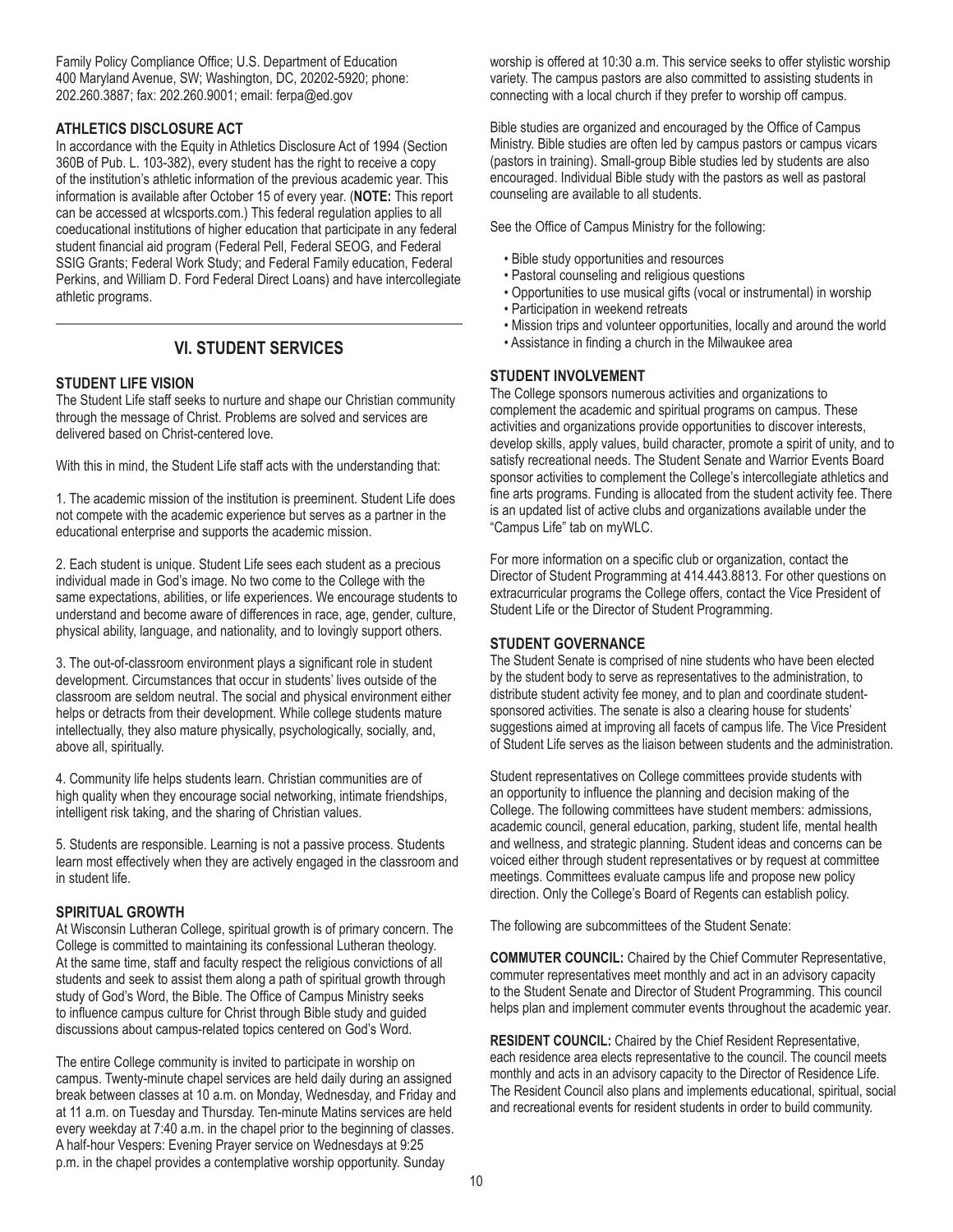**STUDENT HEALTH COMMITTEE:** This committee is dedicated to keeping students informed of health resources available to them, awareness of mental health topics, and to maintain the quality of these resources and events. This committee discusses and evaluates the different resources and programming opportunities available on campus pertaining to health and wellness, how health resources are being used, and how to maximize efforts in this area.

**STUDENT ORGANIZATION COUNCIL:** Chaired by the Student organizational Council President, this group is comprised of all of the presidents of clubs and organizations on campus with the primary goals being organization, communication, and policy direction for co-curricular involvement opportunities. In addition to following policies set forth for students in the Student Handbook, each organization is expected to follow the rules and regulations of the Student Organization Council Handbook in order to be a recognized organization of the College and receive funding. The SOC Constitution and Handbook can be found on my.wlc.edu under Campus Life.

**DIVERSE STUDENT UNION:** Chaired by a member of Student Senate or designate, this committee meets three times per semester and is open to all students. The purpose and goals of this committee are to encourage and improve cultural and diversity awareness and understanding among WLC students through educational and social events focused on culture and diversity and to provide a voice for the students to the administration. This committee provides support and assistance with cultural issues or needs that may arise.

**WARRIOR EVENTS BOARD:** aired by the Warrior Events Board President, this is an elected group of student leaders who are charged with creating programming and involvement opportunities for students to connect with each other, the institution and the community at large at both on and off campus events throughout each semester. This group meets weekly throughout each semester. Each member of the board works with a committee to plan and coordinate events.

#### **COMMUTING STUDENTS**

Students who meet the requirements to be a commuter are expected to observe the same general campus policies and regulations as resident students. Commuters may not remain on campus after 2 a.m. except with the permission of a Residence Life staff member. Facilities, services, and resources are available to commuting students during posted hours.

The Commuter Lounge is located between the Warrior Underground and the Office of the Provost in the lower level of the B building. The lounge contains couches, study space, and computers. A common refrigerator is available near the vending machines in the Warrior Underground.

Commuters may store personal belongings on campus by renting a locker from the Office of Student Life for a fee. Lockers can be rented by the semester or the academic school year.

Warrior Dollars can be added to the WLC Student ID at the Business Office or Automatic Deposit Machine in order to receive discounts on food in Campus Dining and the Brewhaus.

Parking is available for all commuting students. Please read the Parking Policy for more information.

Student Senate has an elected a representative for Commuters. For 2021- 2022, this person is Sydney Hemmings-Kadolph, who can be reached at sydney.hemmings-kadolph@mail.wlc.edu. Throughout the academic year, a variety of events are held that are meant to introduce students to fellow commuters and make connections with campus resources.

#### **HEALTH SERVICES**

Health Services is prepared to serve students by providing health, wellness, and Christian counseling professionals on-site in a cost-effective and

confidential environment. Information regarding building hours, contact information, services available, and resources can be found at www.wlc. edu/health or on myWLC under Campus Life.

All students are required to provide their health history, immunization records, and verification of personal health insurance. Students are to provide updates to Health Services as applicable. As necessary, failure to provide required forms and/or documentation will be referred to the Vice President of Student Life.

**PHYSICAL HEALTH SUPPORT:** Students are encouraged to utilize Health Services when medical assistance is needed as most services are available at little to no cost for students and many common health issues can be addressed on-site. Referrals for the appropriate next level of care will be made when necessary. Appointments are highly encouraged so patients can be seen in a timely manner. To make an appointment, email healthservices@wlc.edu or call 414.443.8630. For a list of services provided and associated costs, reference www.wlc.edu/health or on myWLC under Campus Life.

**MENTAL HEALTH SUPPORT:** WLC partners with Christian Family Solutions (CFS) to provide a wide range of counseling services to undergraduate students. An initial, short-term set of personal counseling sessions are available at no cost, and if longer-term services are needed several options to pay for continued services are available. The mental health professionals are licensed by the State of Wisconsin and have the ability to meet on campus at Health Services, via virtual meeting, or at a local clinic location. Challenges regularly addressed include, but are not limited to: boundaries, relationship difficulties, stress, anxiety, depression, substance use, eating concerns, or self-esteem issues.

Counseling appointments can be requested by contacting the Director of Health Services at 414.443.8549 or by emailing jackie.kacmarynski@ wlc.edu. Students can also request an appointment by texting "WLChelp" to 484848 or by completing the online request form.

If additional support is needed, such as psychiatric care, intensive outpatient, etc., the counselors and/or Director of Health Services can also provide referrals to appropriate resources. Treatment needs that involve services outside the scope of WLC Health Services, such as a psychiatric consultation, medication evaluation, or specialty counseling (e.g., substance abuse) will result in appropriate referrals and in such cases, the individual is responsible for any costs associated with these services.

**EMERGENCIES, URGENT CARE & MENTAL HEALTH CRISIS:** If you or someone else is in imminent danger and/or experiencing a life-threatening emergency, call 911 and WLC Campus Safety (414.443.8500) and/or Health Services (414.443.8630). You may also bring a student who is in an urgent (non-emergency) state to Health Services during building hours.

If you or someone else is having a mental health emergency, call the Christian Family Solutions support line (1.800.428.1772, option #1), which is available 24/7 or contact Health Services (414.443.8630) during business hours.

**ELECTIVE MEDICAL PROCEDURES:** Health related issues may arise that require surgery, rehabilitation therapy, and/or extended recovery. Students are encouraged to schedule these appointments at a time which minimally impacts their academic schedule (i.e., summer or semester break). Recovery in WLC residences is restricted due to risks and potential complications; furthermore, Residence Life staff and/or roommates are not in a position to assume the responsibility of supporting one's recovery. Please contact the Director of Student Support at 414.443.8797 or email karen.sitz@wlc.edu for advisement.

**PERSONAL HEALTH INSURANCE:** WLC requires every student to have personal health insurance coverage to protect against incurred expenses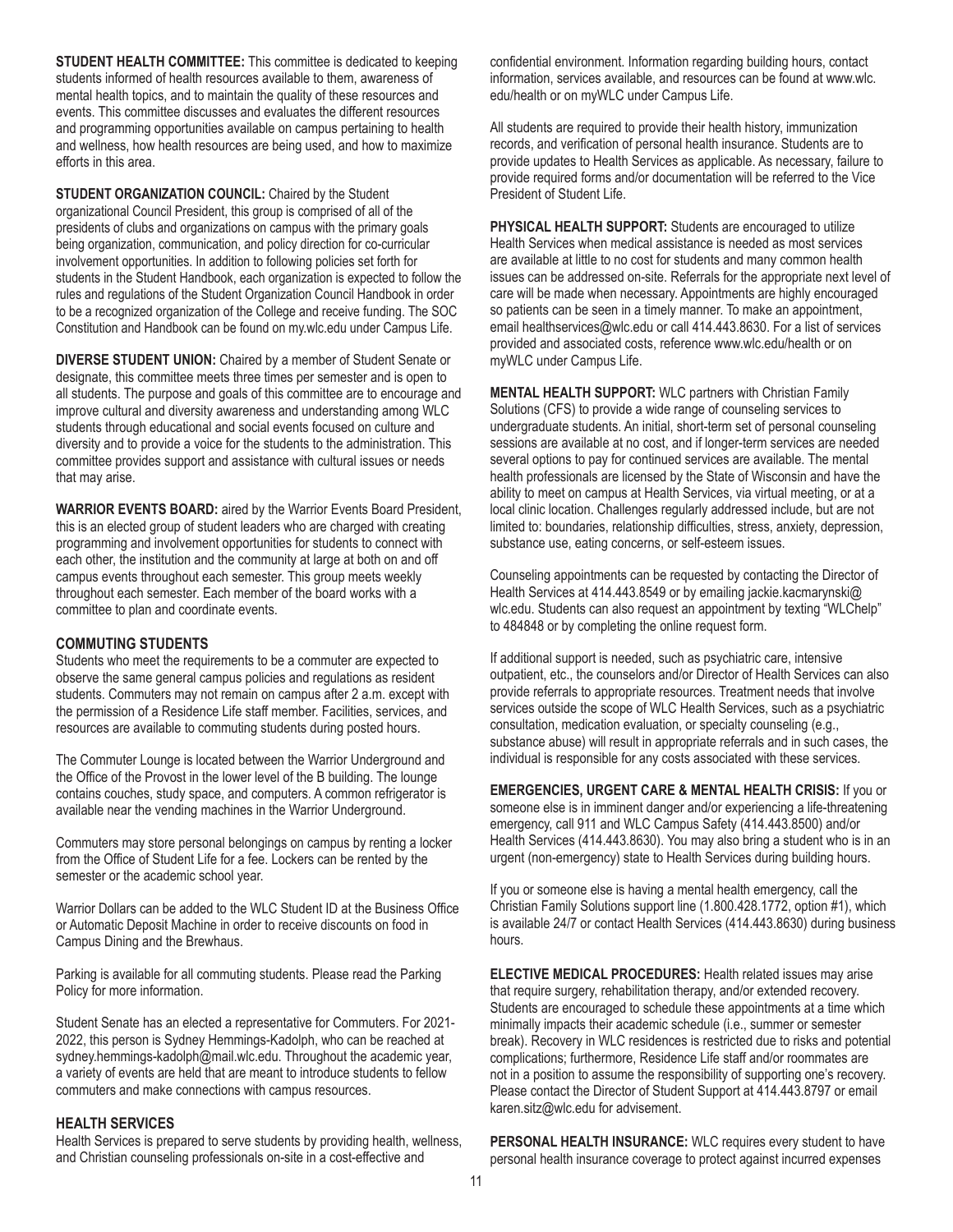of an unexpected injury or illness which may affect their ability to remain in school and progress towards graduation. It is important to have access to additional care if/when emergencies or urgent care situations arise.

It is important to have access to your insurance card and to have provided an applicable copy to WLC Health Services and furthermore, to understand your insurance benefits, deductible levels, pre-authorization requirements, and local in-network providers.

If you do not have health coverage, please contact Health Services at 414.443.8630 or email healthservices@wlc.edu as resources and available options for obtaining health coverage will be provided. Insurance coverage is not provided by WLC, but it can be purchased. International students are required to purchase additional coverage as a condition of their enrollment.

# **PAUSE**

Wisconsin Lutheran College is committed to the safety, health, and well-being of our campus community. This is achieved by creating an atmosphere of Christian community in which all members can grow intellectually, socially, and spiritually and by providing for the personal welfare of each student. WLC recognizes that students may experience medical or mental health situations which significantly limit their ability to function successfully or safely in their role as a student. A pause from school can be considered when such circumstances arise. The pause permits the student to take a break from WLC, with the intention of returning to WLC, thereby allowing them the opportunity to focus their energy and efforts on recovery and self-care. Students are encouraged to stay in contact regarding their progress and timeline to return to the campus community. Students may also be required to satisfy specific conditions (e.g. provide a release of information regarding treatment progress) before they are reinstated.

WLC will abide by provisions of ADA and/or Section 504 of the Rehabilitation Act of 1973 which prohibit discrimination based on disabilities, including mental health conditions. Consistent with WLC's Nondiscrimination Policy, WLC prohibits unlawful discrimination on the basis of any type of disability or other characteristic protected by applicable law. Confidentiality for the student is of paramount importance and will be provided according to WLC's policy on student records.

For more information regarding a pause, please contact the Director of Health Services, the Vice President of Student Life, or the Registrar.

# **STUDENT SUPPORT**

The Office of Student Support offers services to students facing personal and situational crisis as well as chronic illness or disabilities. Examples would be sustained injury, physical impairments, learning challenges/ disabilities, death in the family, etc. The office provides general advisement and advocacy with faculty, staff, families, and peers. If a student or parent has an issue to address and does not know where to start, the Student Support Office is an excellent place to begin. Contact Karen Sitz at karen.sitz@wlc.edu or 414.443.8797.

# **DISABILITIES**

Students with documented disabilities are encouraged to contact the Office of Student Support to review past Individual Educational Plans (IEPs) and 504 plans so that a WLC Student Support Plan, including support strategies and reasonable accommodations, can be developed. Reasonable accommodations are adjustments either to the college environment or academic process in order to assist students with physical or learning disabilities so they can be as successful as possible. (Reasonable accommodations do not include those which require significant difficulty or expense for the College nor personal items such as eyeglasses.) Students looking to create a personal support plan can contact Karen Sitz at 414.443.8797 or karen.sitz@wlc.edu for more information on specific strategies, appropriate accommodations, and services.

## **POLICY AGAINST HARASSMENT AND DISCRIMINATION**

In keeping with our identity as a Christian institution it is the policy of the College to provide an educational, employment, and business environment free of all forms of discrimination or harassment. Discrimination or harassment based upon one's race, color, religion, national origin, gender identity, sexual identity, age, genetic information, veteran status, or disability as defined in this policy and as otherwise prohibited by state and federal statutes is prohibited at the College. The College also prohibits all forms of hazing. This policy applies to all College students, faculty, and staff, to other members of the College community, and to all contractors, consultants, and vendors doing business or providing services to the College.

Please visit www.wlc.edu/harassment for detailed information regarding guidelines and procedures.

# **PEOPLE WHO MAY BE VICTIMS OF SEXUAL ASSAULT**

Your health, safety, and well-being are the College's primary concern. If you, or someone you know, may be the victim of sexual assault, you are strongly urged to seek immediate assistance. Assistance can be obtained 24 hours a day, seven days a week, from:

- Police (Milwaukee, Wauwatosa): 911
- Sexual Assault Treatment Center: 414.219.5555
- Froedtert Hospital Emergency Department: 414.805.6717

# **TITLE IX COORDINATOR**

The Title IX Coordinator is responsible for implementing and monitoring compliance on behalf of the College. This includes coordination of training, education, communication, and administration of grievance procedures for the handling of complaints alleging violations of this policy.

Jamie Brock, WLC Title IX Coordinator Office of Residence Life; Fischer 2112 jamie.valerio@mail.wlc.edu; office: 414.443.8762

# **REPORTING SEXUAL HARASSMENT**

To report sexual harassment, please contact the Title IX Coordinator and/or utilize the following form: www.wlc.edu/reporting-form.

# **CAMPUS SAFETY AND SECURITY**

Below are a number of important notes as we work together to provide a safe, secure campus:

- Public Safety can be contacted 24/7/365 by calling 414.443.8500. Their office is located in the lower level (P) of the Recreation Complex.
- The Campus Safety and Security Coordinator is available by calling 414.443.8896 and is located in E203 (south hallway outside the Chapel).
- Student Safety Patrol Ambassadors are available to walk with any student at night. Dial 414.443.8500 to make arrangements.
- Public Safety and the Campus Safety and Security Coordinator have access to and monitor hundreds of surveillance cameras that are strategically placed across campus.
- The Warrior Alert Emergency Notification System (ENS) delivers emergency notices via text message, email, office and classroom telephones, and exterior speakers.
- The Emergency Procedures Guide can be found in classrooms and meeting rooms on campus and WLC conducts multiple training exercises annually.
- Any safety concern should be reported immediately to Public Safety at 414.443.8500, your Resident Assistant or Counselor, or another WLC employee.
- The Annual Security Report and other campus safety tips are available online at www.wlc.edu/safety.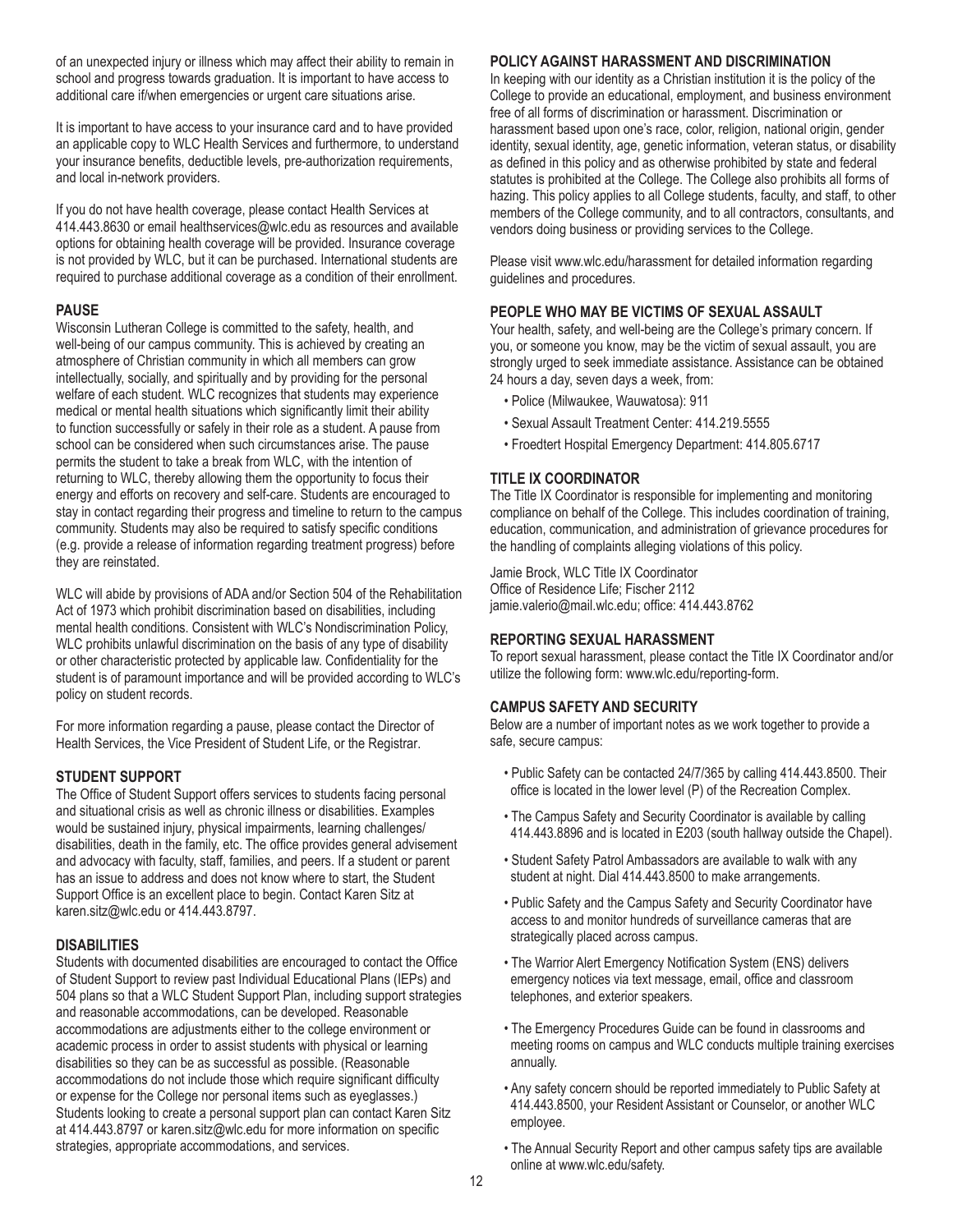Important phone numbers include:

- Emergency: Dial 9-1-1. Confirm to the operator that 8800 West Bluemound Road, Milwaukee is the correct address, and also provide directions to your specific campus location.
- Police Non-Emergency Milwaukee Police District #3: 414.933.4444 Wauwatosa Police: 414.471.8430
- Local Medical Facilities / Resources Froedtert Hospital: 414.805.3000 Aurora West Allis Medical Center: 414.328.6000 Aurora Healing & Advocacy Services: 414.219.5555

# **RESIDENCE LIFE**

WLC offers housing for traditional undergraduate students through their fourth year after high school or through 22 years of age (as available). Fifth- and sixth-year students need special permission from the Director of Residence Life to live on campus. As a residential college, WLC requires students to live in College housing through their third year after high school unless they are living with their parents (father, mother, or stepparent) or an immediate family member (father, mother, stepparent, grandparent, or a sibling who is 22 years of age or older) within 50 miles of campus. Students who wish to commute and live with an above-mentioned relative must submit an "Application to be a Commuter" form for approval by the Vice President of Student Life. Students who knowingly and intentionally violate the College's residency requirement will be fined \$2,500 for each semester lived in violation of the policy.

Students living in College housing (residence halls, apartments, houses) are held accountable for the Code of Conduct, all WLC residence hall procedures, and policies stated in this Handbook and added to it in the future.

# **HOUSING CONTRACT**

All resident students enter into a contractual agreement with the College through the housing contract. Students should become completely familiar with the obligations of that contract. After final housing assignments have been made, every effort is made to work out roommate conflicts by supporting and encouraging individual growth or providing another avenue of resolution. A student must carry a minimum of 12 credits to reside in campus housing. However, residential students registered for less than 12 credits may reside in campus housing for the balance of a semester provided they also have approval from the Director of Residence Life and maintain a minimum of nine credits.

The Office of Residence Life reserves the right to use any available residential space to house any of our students. Residents pay for only a portion of the room in which they live and do not have exclusive rights to the entire room in which they reside. In order to efficiently and effectively utilize all available spaces, multiple occupancy units with vacancies may be filled at the discretion of the Director of Residence Life. Vacancies will be filled according to seniority (determined by point system as in the housing lottery, with lowest seniority being filled first).

Students who find themselves without roommates because of cancellation or withdrawals have the following options:

1. Room with another student

2. Remain in the room with the understanding that at any time a new roommate may be assigned to the room or the student may face consolidation and be placed into a room with a vacancy.

Prior to the fall academic semester, at semester break, and in emergency situations, the Office of Residence Life reserves the right to move students from their current room assignment. The relocation of students is done to

best use each room/suite to its capacity. All efforts at consolidation will be exercised with care, and staff members will assist the students to make the transition as smooth as possible.

Limited summer break housing is available to students for an additional charge. Summer break housing is a separate agreement from the academic year housing contract, but all housing regulations listed in the Handbook apply throughout summer break.

# **VII. CODE OF CONDUCT**

Guided by the Ten Commandments of the Holy Bible, a student of Wisconsin Lutheran College is expected to abide by these sets of standards:

- The Statement of Understanding
- Academic Code of Ethics (c.f. Section VI Academic Policies)
- College rules and regulations stated in this publication
- Federal, state, and local laws

As a Christian college, Wisconsin Lutheran College exists to help each student shape beliefs and values in harmony with God's Word. Students' lives are lived, above all, as a gift from God for the love of neighbor. Students at Wisconsin Lutheran College also represent Christ and their school, both on and off campus. We ask students to consider this privilege in their choices and to demonstrate concern and regard for the needs and feelings of others. The focus of these standards of behavior is to create a community that supports the pursuit of spiritual, academic, and personal goals in conformity with the Word of God. A secondary focus of regulating campus conduct is to support students as they continue to develop to be fully functioning and responsible members of a community.

Students are expected to assume personal responsibility for their behavior and also for confronting others when their behavior is not consistent with God's Word. This is our Lord's expectation of us as indicated in Scripture (Matthew 18:15-20). Jesus commands the church to do all it can to regain an unrepentant sinner. To humbly and lovingly speak to such a brother or sister is to follow the example of the Good Shepherd who searched for one lost sheep. Christ has promised to stand behind the actions of the church in either forgiving or refusing to forgive sins. We can personally cherish His gifts and present His Law and Gospel to anyone caught in the grip of sin. Through the precious gift of forgiveness, the door of heaven is opened to each repentant sinner (from the Lutheran Study Bible, © 2009 Concordia Publishing House).

It is important to realize that formal policies attempt to set standards to ensure that community members can live together in a cooperative fashion. These policies (including policies stated under Housing Regulations and elsewhere) constitute only a small portion of what is necessary to maintain an environment where students respect each other and are considerate of each other's feelings, needs, and concerns.

Participating in any of the following misconduct will subject individuals to action taken as described in the Student Conduct System section of the Handbook. These policies apply to the behavior of students and the guests of students while on campus, the grounds adjacent to the residence facilities, and to all College-sponsored on- and off-campus activities.

The College reserves the right to adjudicate violations of the Code of Conduct regardless of where a College policy is violated.

As noted in the "Introduction," each student shall be responsible for adhering to WLC policies, rules, and regulations, including (but not limited to) the Code of Conduct and Academic Code of Ethics from application for admission through the actual awarding of a degree, even though the prohibited conduct may occur outside of the normal academic year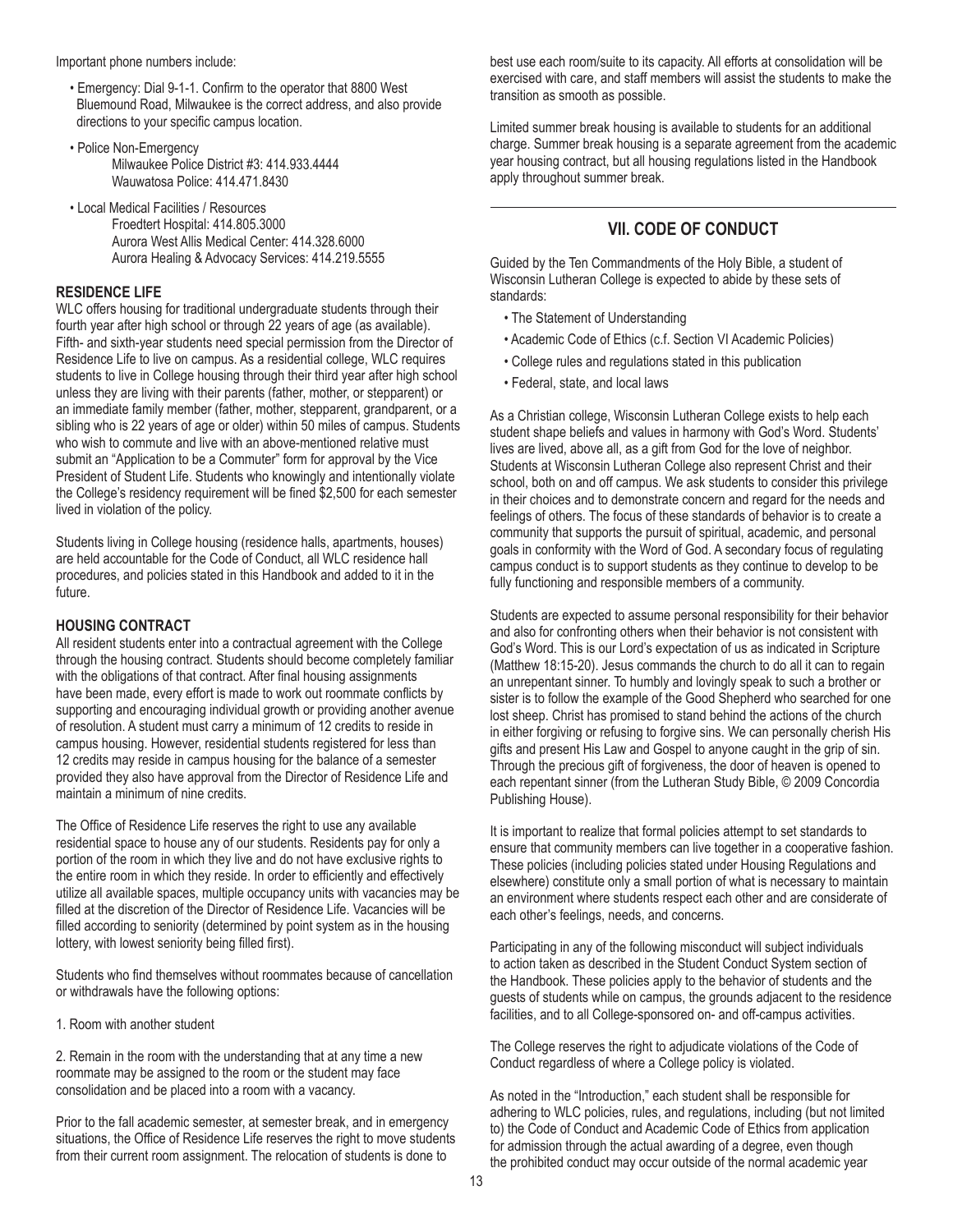or during periods between terms of actual enrollment (and even if their conduct is not discovered until after a degree is awarded). The Code of Conduct shall apply to a student's conduct even if the student withdraws from the College while a disciplinary matter is pending.

# **CAMPUS PUBLICITY**

Any student(s) desiring to post or disseminate information through posters, flier, and/or special notice must present to the building manager or Director of Student Programming for approval prior to posting on campus. Any publicity that has not been approved will be removed. Students asking for publicity for course credit or recognition must create their own messaging/ publicity and present it for approval and posting following established guidelines. All distribution and posting of material is at the discretion of the building manager of the Director of Student Programming.

# **CO-CURRICULAR PARTICIPATION**

Student publications, musical groups, and theatre productions are opportunities to exercise students' creative talents. Intramural and intercollegiate athletics offer the opportunity for competitive recreation. Spiritual growth opportunities and service projects can help students develop talents, discover new interests, and grow as servant leaders outside the classroom.

While the College encourages student initiative in developing new studentsponsored activities, new program ideas generated from the student body must be presented to the Director of Student Programming or Student Senate for approval. Any program, speaker, or presentation on campus which involves use of campus resources must be approved and scheduled by contacting the Office of Events & Conferences, 414.443.8870 or www.wlc.edu/reservearoom. Individual students and student groups must have their program approved by Student Programming prior to issuing an invitation or scheduling an event.

Students and student groups in any way organized by or representing the College must obtain the approval of the Vice President of Student Life before performing off-campus.

The College views academics and the development of Christian character and responsibility as top priorities that deserve undivided attention. Eligibility and participation in College-sponsored co-curricular activities requires that a student maintain an academic status of good standing. Participation in intercollegiate activities may be negated by disciplinary probation. Eligibility policies are applied individually with the opportunity for the student to work toward positive results. Participation in intercollegiate athletics requires students to follow NCAA guidelines. Students on disciplinary probation may be declared ineligible for co-curricular activities.

# **FUNDRAISING/SOLICITATION**

Fundraisers include collecting monetary donations, gifts or contributions for a specific organization or cause. An individual student or student group seeking to launch a fundraiser must have the request approved by the Director of Student Programming. Fundraising request forms are available from the Student Programming Office and my.wlc.edu. Fundraising requests must be submitted to Student Programming three weeks in advance of the project in order to be considered. No one is permitted to sell any product or solicit anywhere on campus, including student residence facilities, without prior approval of the Director of Student Programming. This also includes all outreach activities (distributing materials and other forms of marketing, proselytizing, seeking participants/members) on WLC Campus by unapproved or unregistered groups and organizations. Please report concerns or violations of this policy to Public Safety, the Director of Student Programming, a Residence Counselor, or the Student Life Office.

# **GUEST SPEAKERS**

Guest speakers and program requests planned by individual students or student groups must be presented to the Director of Student Programming in writing by filling out the form found on my.wlc.edu. Requests must be

submitted at least three weeks before the event to be considered. Requests will be evaluated by utilizing WLC's Statement of Understanding, mission, vision, values, and contributions to the current program offerings at the college. All decisions about guest speakers will be communicated via email or in person. Appeals can be made to the Vice President of Student Life.

# **INITIATING NEW PROGRAM IDEAS**

The College encourages student initiative in developing new studentsponsored activities and program ideas that advance the mission, vision and values of WLC. New program proposals must be presented to the Director of Student Programming or Student Senate for approval using the form on my.wlc.edu. Requests for new program ideas must be submitted a minimum of three weeks in advance of the program in order to be considered. Individual students and student groups must have their program approved by the Director of Student Programming prior to issuing an invitation or scheduling an event. Requests will be evaluated using WLC's Statement of Understanding, mission, vision, values, current involvement calendar, and contributions to the current WLC programs.

Any program, speaker, or presentation on campus which involves use of campus facilities must be approved and scheduled by contacting the Office of Events & Conferences, 414.443.8870 or www.wlc.edu/reservearoom.

# **MOTOR VEHICLE REGULATIONS**

The College offers limited parking. It is for this reason that freshmen are encouraged not to bring a vehicle to campus. If a student chooses to bring a vehicle to campus, the following procedures must be followed:

1. Parking permits are available from the Trinity Home Group Office in the lower level of the REX. Parking fees for student permits vary by location.

2. Vehicles must be parked only in areas designated by the parking permit. Any incorrectly parked vehicles could be ticketed.

3. Overnight parking on city streets is allowed by permit only through the Milwaukee/Wauwatosa Police Departments.

4. All vehicles parked in any WLC lot must have a permit; this includes visitors. Temporary parking permits are available from the Public Safety area in the lower level of the REX.

Unauthorized vehicles are subject to a fine and/or towing at owner's expense and/or Milwaukee Police Department citations. The parking policy can be found at www.wlc.edu/parking.

# **PEACEFUL ASSEMBLY/DEMONSTRATIONS AND DISRUPTION OF COLLEGE COMMUNITY**

Peaceful assemblies/demonstrations are permitted by currently enrolled students following established guidelines for program approval and space reservations, and must not disrupt normal operations or approved activities of the college. Given our Statement of Understanding, WLC expects all members of the community to be respectful of each other and to contribute in positive ways to an orderly and civil exchange of diverse ideas and opinions.

The right to dissent is an essential factor in the maintenance of academic freedom for any College or University. Those who dissent in our Christian community should be willing to first seek to understand and to permit the free expression of ideas and positions other than their own.

No person or organization may interfere with, disrupt, or promote the interference of normal activity for students, faculty, staff, and administration or the educational mission of the College or its buildings, equipment, and facilities. Any form of expression that interferes with approved activities and day to day operations or attacks the rights of others is prohibited. This also includes, but is not limited to, inappropriate language, comments, or actions at College sponsored events and programs, on College premises, or within the off campus community. Remaining in the vicinity of activity that is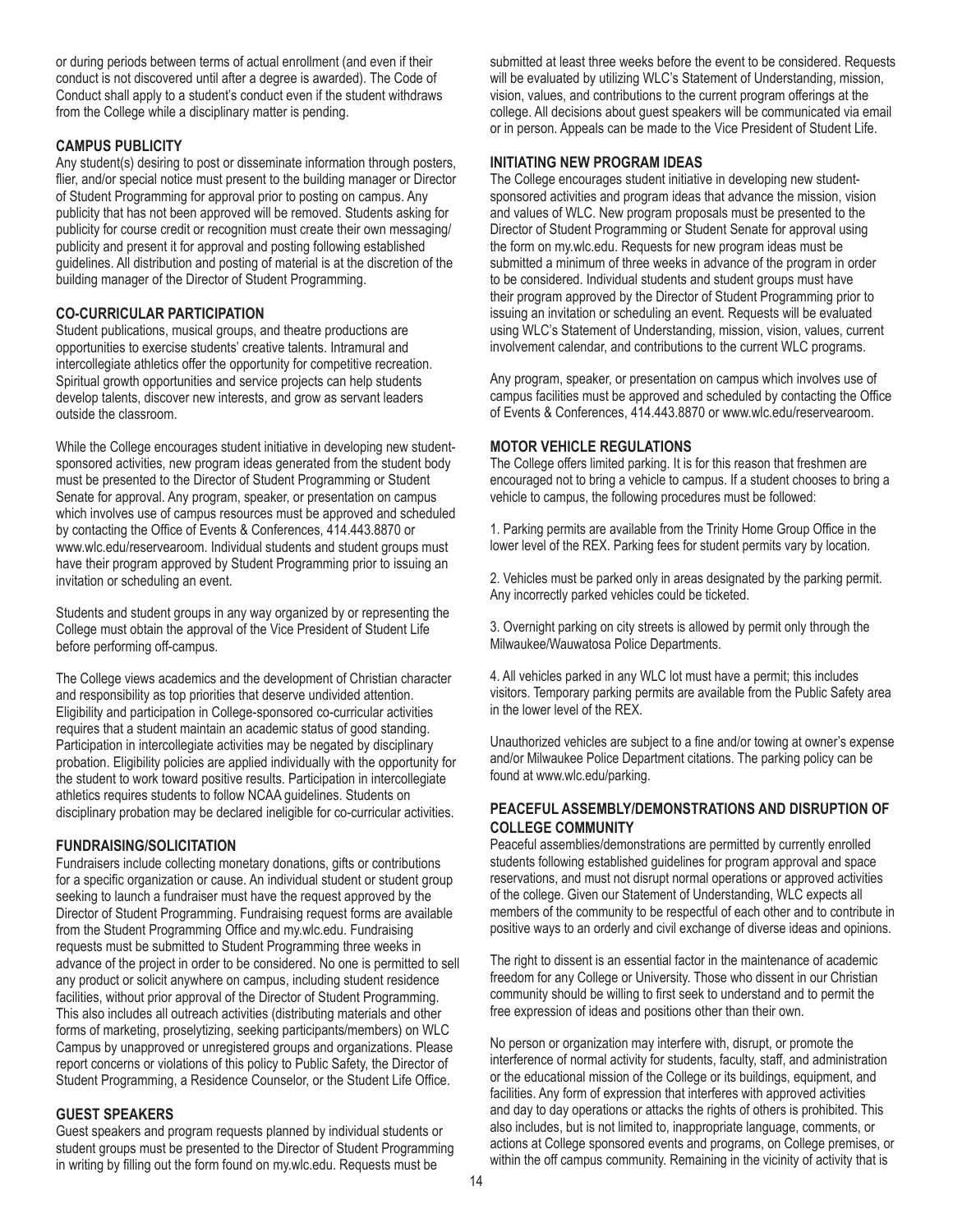disrupting normal College functions when requested to leave by a College official is prohibited. Bystanders may be in violation if their presence incites or adds to the disruption.

**NOTE 1:** If approved, participants in a peaceful assembly or demonstration must respect the rights of all people, property, and the environment and must not represent a threat to public safety or physical property. Assemblies and demonstrations may not use amplified sound in a matter that interferes with classes or other events in progress.

**NOTE 2:** Students who do not attend a Student Conduct Review Meeting without an excuse may also be found responsible for disrupting the college's community.

#### **POLITICAL ACTIVITY**

In accordance with section 501c3 of the IRS Code, tax-exempt organizations, such as Wisconsin Lutheran College, are prohibited from participating or intervening in political campaigns on behalf of, or in opposition to any candidate for public office. Any requests for activities that compromise that status will not be approved.

Individual students and student organizations who wish to support a political campaign are permitted and encouraged to exercise their rights. College resources may be used for recognized student sponsored partisan political purposes provided that special care is taken to avoid the appearance of College endorsement and to observe all other aspects of this policy. The College reserves the right to decline requests for facilities / resources to be used for political purposes.

Candidates or advocates for political campaigns may appear on campus or at events, if appearances adhere to all existing College policies regarding guest speakers. The sponsoring individual or organization must clearly communicate that WLC does not take a position in supporting or opposing any campaign or candidate. Reasonable efforts must be made to ensure that appearances constitute speeches, question-and-answer sessions, or similar communications in an academic setting. No fundraising may take place at the appearance.

Candidates may be invited to appear in a non-candidate capacity, provided that the individual chosen to speak is solely for reasons other than his/her candidacy, no reference to the election is made, and the College maintains a nonpartisan atmosphere on the premises and at the event. The capacity in which the candidate is appearing should be clearly communicated and should not mention upcoming elections.

Student clubs, recognized by Student Senate, are allowed to sponsor candidate appearances. All costs incurred must be financed through funds separate from those allocated from the Student Activity Fee or college budget. Posting of official candidate or partisan campaign materials in approved campus posting locations and in public areas on campus property is strictly prohibited. Club and Organization postings are subject to Campus Publicity Policy.

# **ROOM RESERVATIONS**

Every time any room/space is needed on campus, the Office of Events and Conferences (OEC) must be contacted to ensure that the room/space is available. Please contact the OEC at least three business days in advance. To request a reservation, fill out the form at www.wlc.edu/reservearoom. All food requests must go through Warrior Dining.

#### **RULES AND REGULATIONS RE: MISCONDUCT**

Any student found to have committed or to have attempted to commit the following misconduct is subject to the disciplinary sanctions outlined in the Sanctions section of the Handbook.

**NOTE:** When a student (resident or commuter) brings to campus, invites to campus, and/or keeps company with any non-WLC person(s) on the

campus and/or at any College-sponsored activity, the student accepts the responsibility for the actions of the non-WLC person(s). This includes giving access to any campus room (e.g. residence hall), facility, or equipment. The College expects the WLC student to inform the non-WLC person(s) of ALL the rules and regulations of the College. The student host may be subject to ALL disciplinary sanctions, College fees, and/or probation for the actions of the non-WLC person. This policy applies to ALL rules and regulations contained in this Code or published/announced by a College official.

#### **ALCOHOLIC BEVERAGES AND DRUGS**

No alcoholic beverages, illegal or intoxicating drugs, or non-prescribed narcotics of any kind are to be found on WLC property, in the student residence facilities, or at College-sponsored student events, regardless of whether or not you are 21 years of age, whether the events are held on or off campus, and/or whether the events involve domestic travel.

The consumption of alcohol by members of the College community during international travel is informed and regulated by the College's International Travel Policy.

**NOTE:** The only exception to the Campus Alcohol Policy are events sponsored by the Office of Development and sanctioned by the President's Cabinet. At such events, alcohol may be served to persons who are of the legal drinking age and who are not traditional undergraduate students of the College.

It is illegal for anyone under the age of 21 to consume alcohol per Wisconsin law. Therefore, underage students returning to campus with alcohol on their breath or other signs of alcohol in their system will be referred to the student conduct system. The College reserves the right to refer violations of civil law to civil authorities for prosecution.

Students 21 and older who have consumed any alcohol should not participate in school activities. Students who are of legal drinking age and choose to drink off campus are expected to not become intoxicated and will be held responsible for their actions and behavior, and if returning to campus, should return directly to their campus room. The College will address irresponsible behavior that results from alcohol consumption regardless of age. Possession or knowledge of the presence of these substances is considered grounds for suspension or expulsion.

**NOTE:** The presence of alcohol or illegal or intoxicating drugs is considered to be "in the possession of" all those present in a room/situation.

Drinking paraphernalia that contributes to over- and mass-consumption including beer pong tables, beer bongs, and other items that contain alcohol residue are prohibited. The College also prohibits alcohol beverage containers, alcohol advertisements, and promotional materials.

Immoderate and illegal or intoxicating use of alcohol – whether on- or off-campus – is reason for counseling and may become grounds for disciplinary action and expulsion.

All members of the College community are responsible for the observance of state and federal laws that apply to alcohol and other drugs or narcotics. The College has an expectation that faculty, staff, and students know and understand the risks and liability associated with the use of alcohol, other drugs, or narcotics. Any individual or group who is a member of the College community who provides illegal substances to a minor, whether on or off campus, is acting irresponsibly and the College reserves the right to have the matter reviewed by the student conduct system and/or referred to civil authorities for prosecution.

Any student violating standards of conduct relating to alcohol shall be subject to the following sanction: Fines (minimum of \$100) may be levied as well as probation (minimum of one semester) and/or suspension. Also, as a condition of enrollment, the College reserves the right to require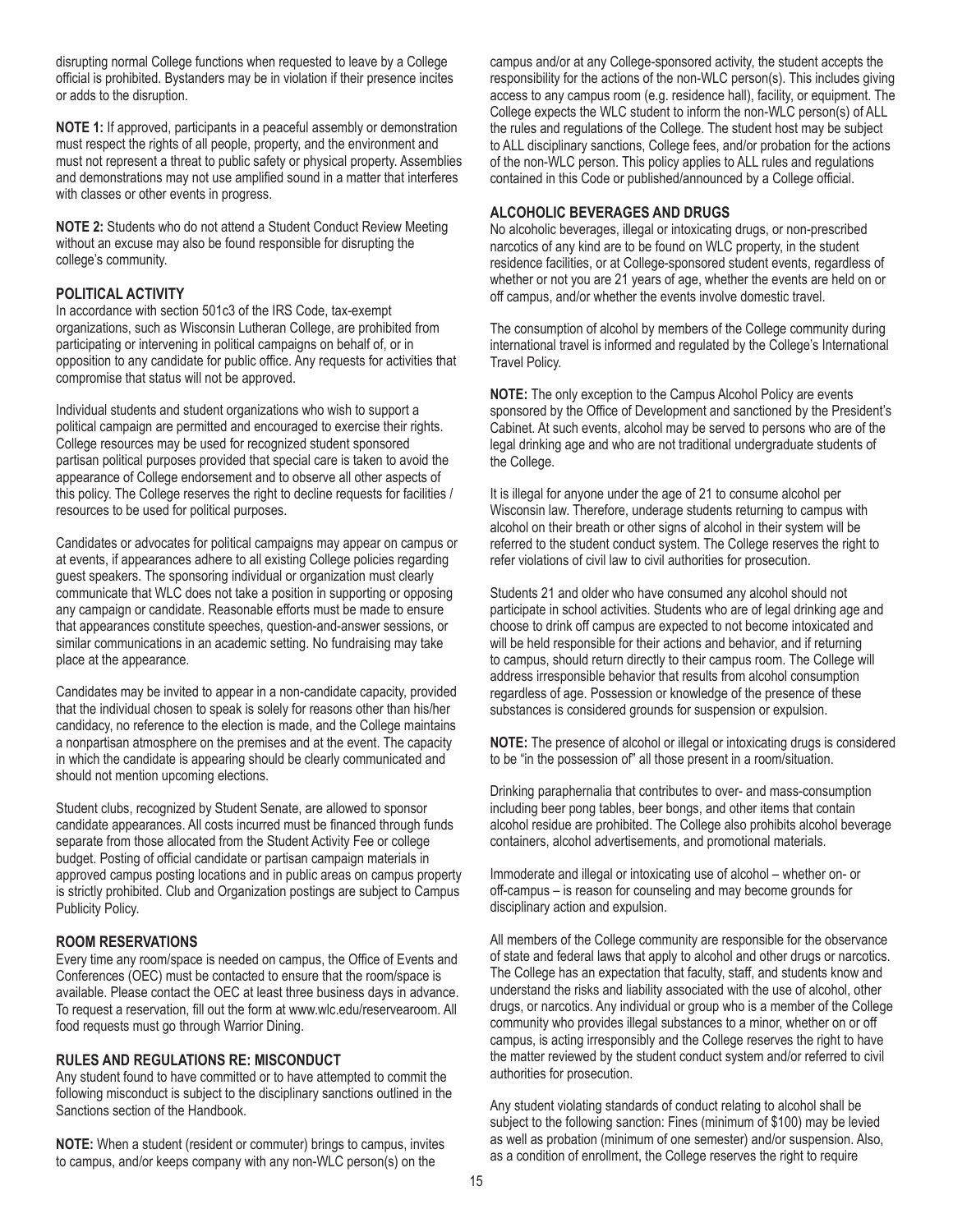a student to get an alcohol assessment from a licensed agency and, if deemed appropriate, complete an approved rehabilitation program. Misuse of alcohol or other drugs may result in automatic referral to the Vice President of Student Life, removal from campus, and notification of parents of their violations. The Family Educational Rights and Privacy Act (FERPA) permits colleges and universities to inform the family when a student under 21 years of age has been found in violation of the College's alcohol or drug rules and/or in the case of a health or safety emergency.

# **COMPUTING/NETWORK**

Any illegal downloading or file sharing via web pages, bit torrents, Peer-2- Peer software, or other means may be probable cause for investigation. Extending or interfering with the campus internet infrastructure with hubs, switches, routers, wireless routers, or any other devices is not permitted and is subject to investigation and penalty. The College strictly prohibits the use of its computing facilities to engage in, participate in, or be party to any illegal activity. Using, possessing, storing or distributing pornography on personal or college owned computers is prohibited.

# **NOXIOUS ODOR POLICY**

All members of the College community are responsible for contributing to healthy, supportive learning and living environments. The College recognizes that noxious odors have the potential to contribute negatively to the quality of life in our learning and living environments.

A noxious odor is ANY aroma of such intensity that becomes apparent to any one or more persons. Any odor (including, but not limited to, cigarette, cannabis, cigar or pipe smoke, perfume, air freshener, or large amounts of dirty laundry) may become noxious or offensive when it is too strong or lingers for a period of time. When the source of the noxious odor can be traced to a particular room or the odor is emanating from a person and/or her/his clothing, the occupant(s) of that room or person from whom the odor is emanating may be subject to disciplinary action.

# **RESIDENCY REQUIREMENT**

Wisconsin Lutheran College offers housing to full time undergraduate students. WLC requires students to live on campus through their third year after high school, with the exception of those who have been approved by the Office of Student Life to be a commuter. To be considered, students must submit the commuter application and required documentation to the Office of Student Life. The Commuter Application for Returning Students is found on www.wlc.edu.

# **SMOKE-, VAPE-, AND TOBACCO-FREE POLICY**

WLC is committed to promoting and protecting the health, safety, and well-being of all students, employees, and visitors by nurturing a positive, healthy campus community. In light of the clear health hazards associated with smoking for smokers and non-smokers alike, as well as other potential unknown risks, WLC has adopted a smoke-, vape-, and tobacco-free policy that applies to all faculty, staff, students, clients, contractors, and visitors at all times. Specifically, WLC strictly prohibits smoking, vaping, and the use of tobacco and tobacco/nicotine products in, on, and around all buildings and facilities and properties owned, operated, or rented/leased by WLC. This policy applies to, but is not limited to, the following: every WLC academic building and all instructional spaces, public gathering spaces, individual offices, College residences, the Parking Center and interior/exterior parking lots (including stairwells and other enclosed portions of the Parking Center and parking lots), athletic fields and outside spaces, and all WLC-sponsored on-campus activities. Additionally, possession of Vape Pens (Juul, etc.) are prohibited in all student resident facilities.

Examples of smoking, vaping, and tobacco and tobacco/nicotine products that WLC strictly prohibits include, but are not limited to, the following:

- Cigarettes (e.g. tobacco, clove)
- Cigars and cigarillos
- Pipes
- Smokeless tobacco (e.g. spit and spit-less chew, pouches, snuff)
- E-cigarettes/cigars
- Vape pens (e.g. JUUL)
- Hookahs
- Vaporizers (e.g. oil, herb, wax)
- Other smoking/vaping-related devices or paraphernalia

**NOTE:** Nicotine replacement therapy, which is designed to assist tobacco users to quit, does not apply.

# **SOCIAL MEDIA/INTERNET**

Students are advised to be aware that the information they post/share online or is posted/shared online by others becomes public information that may be viewed by their relatives, faculty, future employers, etc. If the College receives information via social media/internet/online that the law or College policy has been violated/potentially violated by a student, such allegations will be investigated through the student conduct process as outlined in the Handbook.

Students may be held accountable for violations of local, state, or federal laws or College policy(ies) that are revealed during the investigative process. Investigative action will be taken for pictures, videos, posts, or statements, information or other that reflects poor judgment, choices, or actions taken in contrast to what is expected of Wisconsin Lutheran College students, as noted/explained in the Handbook. This includes, but is not limited to, any pictures, videos, posts, or statements, or any other information that reflects personal possession or personal display of alcohol, drugs or other illegal items/activities. Corrective action may be taken as a result of this investigation. In addition, out of Christian love and concern, internet postings that may demonstrate a need for corrective action or psychological/mental health help or support will also be investigated in the same manner.

# **ADDITIONAL PROHIBITED ACTIONS AND BEHAVIORS**

1. Using, distributing or possessing any illegal drug or unauthorized controlled substance or drug paraphernalia (for explanation refer to: Alcoholic Beverages & Drugs Policy). Prescription medication qualifies as an unauthorized controlled substance under this policy when used outside of the manner in which it was prescribed.

2. Using, possessing, or distributing alcoholic beverages, possessing alcohol containers, or public intoxication (for explanation see: Alcoholic Beverages & Drugs Policy).

**NOTE 1:** The College will also consider ALL individuals found in a location where an alcoholic beverage or drug is present to be in possession of an alcoholic beverage/drug. This would include locations off campus (e.g. underage students drinking in a bar or at a house party). EXCEPTION: This does not include specific situations where the student is in personal possession of or personally displaying an alcoholic beverage/drug, when the student is with a parent or guardian who is of legal age (e.g. restaurants, family gatherings, weddings, etc.).

**NOTE 2:** Drinking paraphernalia that contributes to over- and mass consumption including beer pong tables, beer bongs, and other items that contain alcohol residue.

**NOTE 3:** If students who are over the age of 21 choose to consume alcohol, they are expected to consume responsibly off-campus and not become intoxicated.

3. Explicit sexual conduct and cohabitation.

**NOTE:** The College holds to the unchanging truth of the Bible that sexual intercourse is reserved for the marriage of one man and one woman as his gift and for the sake of families. We believe premarital, extramarital, heterosexual, and homosexual forms of explicit sexual conduct to be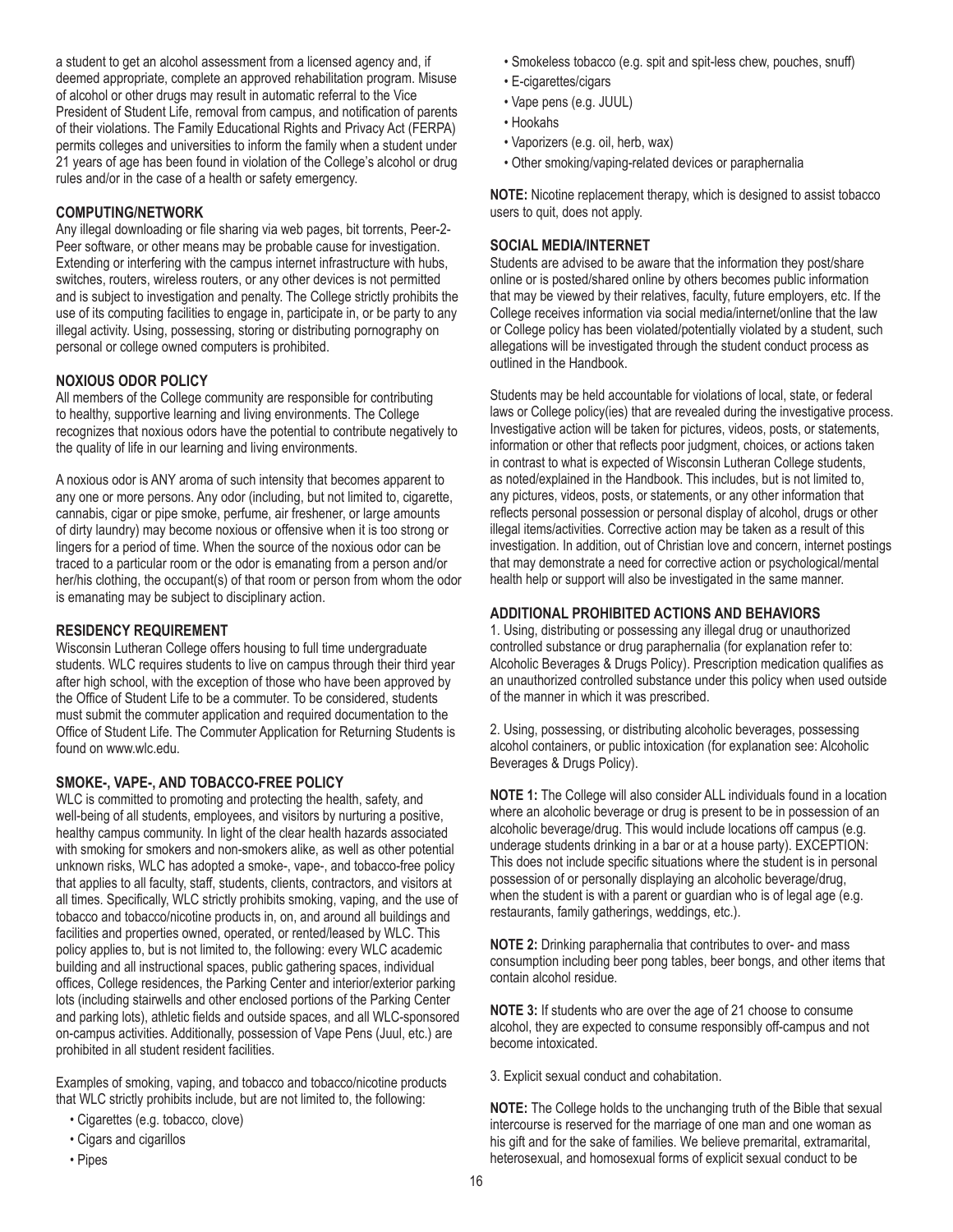inconsistent with the teaching of Scripture including cohabitation by members of the opposite and same sex, the trivializing of God's gift of sex in pornography, sexually suggestive behavior, and sexual assault/violence and harassment.

4. Making threats or being verbally abusive to and/or intentionally or recklessly causing physical harm to any person or one's self.

5. Making threats to and/or intentionally or recklessly destroying or defacing College or private property.

6. Storing, possessing, or using any weapon (or look-alike) concealed or unconcealed on WLC property is prohibited.

**NOTE 1:** A "weapon" shall include, but is not limited to, firearms, propellant guns (airsoft, BB, pellet), sling shots, bows, arrows, martial arts weapons, knives with a blade longer than three (3) inches, hatchets, axes, explosives, or any other device which in the matter used or intended is capable of producing death, harm to person or property, or bodily injury.

**NOTE 2:** Food preparation knives (e.g. common kitchen knives) used in the manner for which they were designed with a blade not to exceed five (5) inches are exempted.

7. Setting or fueling a fire or causing smoke.

**NOTE:** The campus fire pit located east of Stimac Hall may be reserved 24 hours in advance through the Director of Residence Life and using the firepit in the manner in which it was intended shall not violate this policy.

8. Using, distributing, or possessing torches, fireworks, explosives, or hazardous chemicals.

9. Smoking, vaping, and using/possessing tobacco and tobacco/nicotine products in, on, and around all buildings and facilities owned, operated, or rented/leased by WLC (for explanation, see "Smoke-, Vape-, and Tobacco-Free Policy").

10. Intentionally initiating or causing any false reports/alarms of an emergency.

11. Intentionally or recklessly damaging or misusing fire safety equipment.

12. Intentionally or recklessly tampering with any residence hall/campus security system. This includes, but is not limited to, altering or propping open any locked exit doors and propping open any exterior windows other than those in student rooms.

13. Theft of property or withholding information about stolen property.

14. Initiating/engaging in harassment.

**NOTE 1:** Non-discriminatory harassment, as defined by WLC Policy, includes any action, language, or visual representation that is sufficiently severe, pervasive, persistent, or patently offensive that it has the effect of unreasonably interfering with that person's work or academic performance, or that creates an intimidating, hostile, or offensive working, educational, or living environment.

It is a violation of this Policy for a member of the Wisconsin Lutheran College community (faculty, staff, student, guest/visitor, or anyone else acting at the instigation of a WLC community member) to:

• Engage in any form of harassment whether intentional or unintentional on the campus or in an off-campus area.

• Retaliate against a person who has initiated an inquiry or complaint having to do with harassment.

**NOTE 2:** Visit www.wlc.edu/harassment for more information and/or to file a report (www.wlc.edu/reporting-form).

15. Retaliating against anyone who reports any policy / regulation violation.

16. Gambling or any form of illegal wagering, bookmaking, or unauthorized games or contests of chance on College premises or at College-sponsored activities.

17. Unauthorized use, possession, or duplication of keys and/or access cards to any College premises.

18. Unauthorized soliciting on College premises (refer to Fundraising/ Solicitation section in the handbook)

19. Furnishing false information to any College official, faculty/staff member, or Office; furnishing false information in any College application or agreement that is required by the College no matter the time of discovery or knowingly bringing false charges against a student, faculty, or staff member.

20. Failing to comply with the directions of a College official acting in the performance of his/her duties.

21. Trespassing, or the unauthorized entry into or occupation of any College room, building, courtyard, roof, or area of the campus, including such entry or occupation at any unauthorized time or any unauthorized or improper use of College property, equipment, or facilities.

22. Violating any federal, state, or local law.

**NOTE:** Wisconsin Lutheran College disciplinary proceedings may be instituted with a student charged with violation of a law which is also a violation of the Code of Conduct, for example, if both violations result from the same factual situation, discipline may proceed without regard to the status of any civil litigation in court or criminal arrest and prosecution. Proceedings under the Code of Conduct may be carried out regardless of the timing of civil or criminal proceedings.

23. Noisy or disruptive behavior that interferes with the personal or academic activities of others.

24. Throwing, dropping, or causing any object to fall from any campus building.

25. Using/operating self-propelled vehicles (i.e., scooters, skateboards, inline skates, hoverboards, etc.) and drones inside any campus building.

**NOTE:** The operation, storage, and charging of hoverboards and similar products inside all owned or leased property where WLC conducts business is prohibited.

26. Improper use of an unmanned aircraft system (aerial drone).

**NOTE:** The operation of an unmanned aircraft system (UAS), an aerial drone, is regulated by the Federal Aviation Administration (FAA). In addition, as a private institution, Wisconsin Lutheran College establishes the following policy to extend to all property owned, rented, leased, and controlled by the college. The use of drones for hobby or recreational use on WLC property is NOT permitted. All civil (commercial, contract, or WLC owned) operated drones must comply with all federal (FAA), state, and local laws. Prior approval for civil use must be obtained from the Office of Marketing and Communication at least 72 hours in advance of the proposed use of the UAS. Contract operators must be accompanied by a representative of the college at all times. The UAS must be registered with the FAA and be operated according to FAA civil guidelines and in a responsible manner. The UAS is not permitted to photograph or videotape areas of the campus where members of the campus community would have a reasonable expectation of privacy.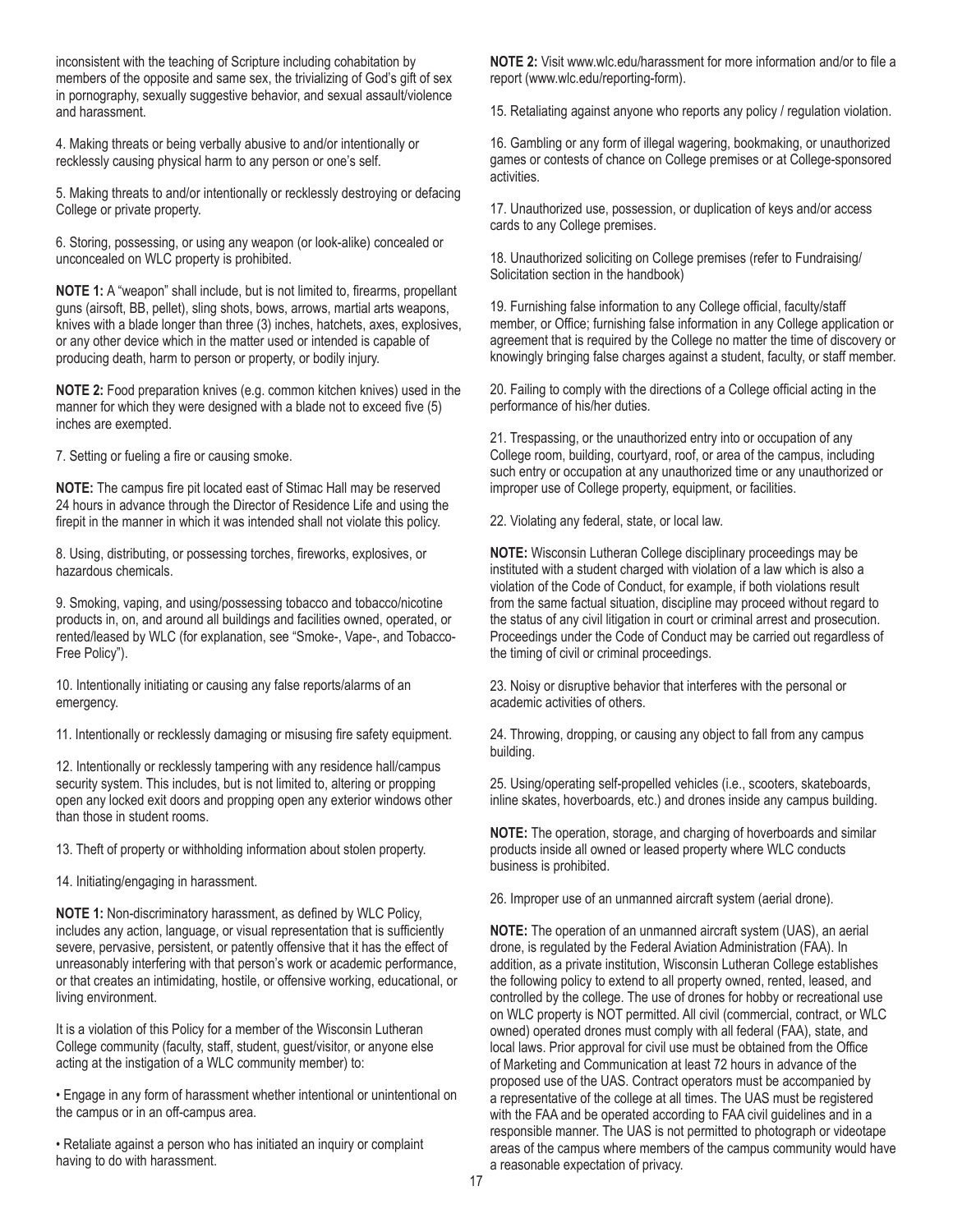27. Acting as an accomplice to, or withholding information about, any person violating any College policy.

28. Engaging in food or beverage fights.

29. Improper footwear. Students and guests are required to wear shoes/ footwear when entering or occupying any non-residential campus building. This policy also prohibits the wearing of athletic cleats indoors.

30. Babysitting, defined as, a relative or non-relative child present without parental supervision.

31. Violating any College policy, rule, or regulation published in hard copy or available electronically on the College website and/or portal.

#### **HOUSING REGULATIONS**

By signing a WLC housing contract, you are agreeing to abide by all rules and regulations in the Wisconsin Lutheran College Handbook. Failure to do so can result in being asked to move out of your current residence to a campus residence assigned by the Director of Residence Life or asked to move out of College housing.

The following constitutes unacceptable behavior for which students may be penalized when using residence facilities. This includes both resident and non-resident students (commuters) and guests who are the responsibility of the host student.

#### **PROHIBITED IN HOUSING**

32. Disassembling or moving furniture and room furnishings provided by the College into or out of rooms, lounges, apartments, or houses. Basements may not be used to store furniture. Students will be accountable for all furniture in the room or apartment/house to which they were assigned.

33. Moving large furniture that is not provided by the College into Aspire, Stimac, and Fischer Halls. Furniture not provided by the College is allowed in houses and apartments but must be removed by students at check out. Students are responsible for damage caused by furniture. Students are also responsible for the cost of damages caused by furniture.

34. Living or sleeping in basements (per city ordinance).

35. Throwing, passing, handing, or moving anything out of windows.

**NOTE:** The following actions are also prohibited: throwing debris/objects from a window, removing the window screen, exiting or entering through a window, hanging articles outside a window, displaying alcohol beverage signs or other signs and posters that are not in good taste, placing stereo speakers or radios in the windows, and installing air conditioning units. If a screen becomes loose or unattached, it is the resident's responsibility to immediately inform the Maintenance Office.

36. All cooking appliances with a heating element are prohibited within residence hall rooms with the exception of microwaves provided by the College. This includes but is not limited to hot plates, hot pots, coffee makers, toasters, toaster ovens, and grills (coffee makers and toasters are allowed in the common area kitchenettes on each floor in Stimac/Fischer).

**NOTE:** Student housing with full kitchens is not under this regulation; however, only appliances with automatic shut-off devices are permitted.

37. Candles, incense, candle wax melt/warmers, or plug-in air fresheners.

38. Halogen lamps (light bulbs).

39. Natural Christmas trees.

40. Room decorations that do not reflect Christian taste. Examples: alcoholic beverage containers, alcohol advertisements, promotional materials, as well as sexually graphic pictures and advertisements.

41. Dirty and disorderly rooms. Health and Safety inspections will occur each semester with notice.

42. Suspending anything from the ceiling except by specific approval of a Residence Life staff member.

43. Causing damage by affixing pictures, posters, and other decorations to walls. Residence hall rooms come equipped with trim that is suitable for small nails and tacks. Any damage caused by tape, nails, and adhesive agents will be charged to the student.

44. Weight-lifting equipment or any other equipment that might prove hazardous.

45. Bicycles. Except in the basement of the four-plex apartments. Bicycle storage is provided by the College and access may be obtained through Trinity Home Group. Skateboards, scooters, roller skates, and the like are not to be used inside any campus building.

46. Guests\* outside of the hours:

In rooms/houses of Stimac, Fischer, and Aspire: 10 a.m.-midnight during the week (Sunday-Thursday) 10 a.m.-2 a.m. on Friday and Saturday nights.

In apartments/houses: 10 a.m.-1 a.m. during the week (Sunday-Thursday) 10 a.m.-2 a.m. on Friday and Saturday nights

\*A guest is defined as a person who is not assigned to live in that WLC room, suite, apartment, or house including other WLC students and those students who live in another WLC room, suite, apartment, or house.

47. Loud noises during quiet hours. For sleep and study considerations, quiet hours are from 11 p.m. until 11:30 a.m. Courtesy hours are in effect 24 hours a day.

48. Overnight guests without prior approval. Overnight guests of the same sex are permitted provided a residence life staff member is given notification 10 hours in advance and the host's roommate(s) assent to the overnight guest. A guest pass will be issued by a Residence Life staff member.

**NOTE 1:** All guests not having obtained overnight permission must be off campus by 2 a.m.

**NOTE 2:** WLC residents must obtain a guest pass to sleep in a room other than their own.

**NOTE 3:** A resident student is permitted only one (1) overnight guest at a time for no more than two (2) consecutive nights. A resident student is permitted a maximum of 10 overnight visits per academic year.

**NOTE 4:** A guest is not permitted to stay on campus in any WLC residence for more than two (2) consecutive nights, three (3) nights in a month, or six (6) nights in a semester. This includes other College residents as well as commuting students.

**NOTE 5:** Overnight guests are not permitted during official break periods without approval of the Director of Residence Life.

**NOTE 6:** Resident students spending the night off-campus on Monday-Thursday must inform their Resident Assistant (RA).

49. Unaccompanied guests. The host is to be with the guest at all times. Additionally, the host will accept responsibility for the actions of their guest(s). Guest privileges will be removed for uncooperative conduct. The same guest rules apply for WLC commuters and residents staying in any room but their own.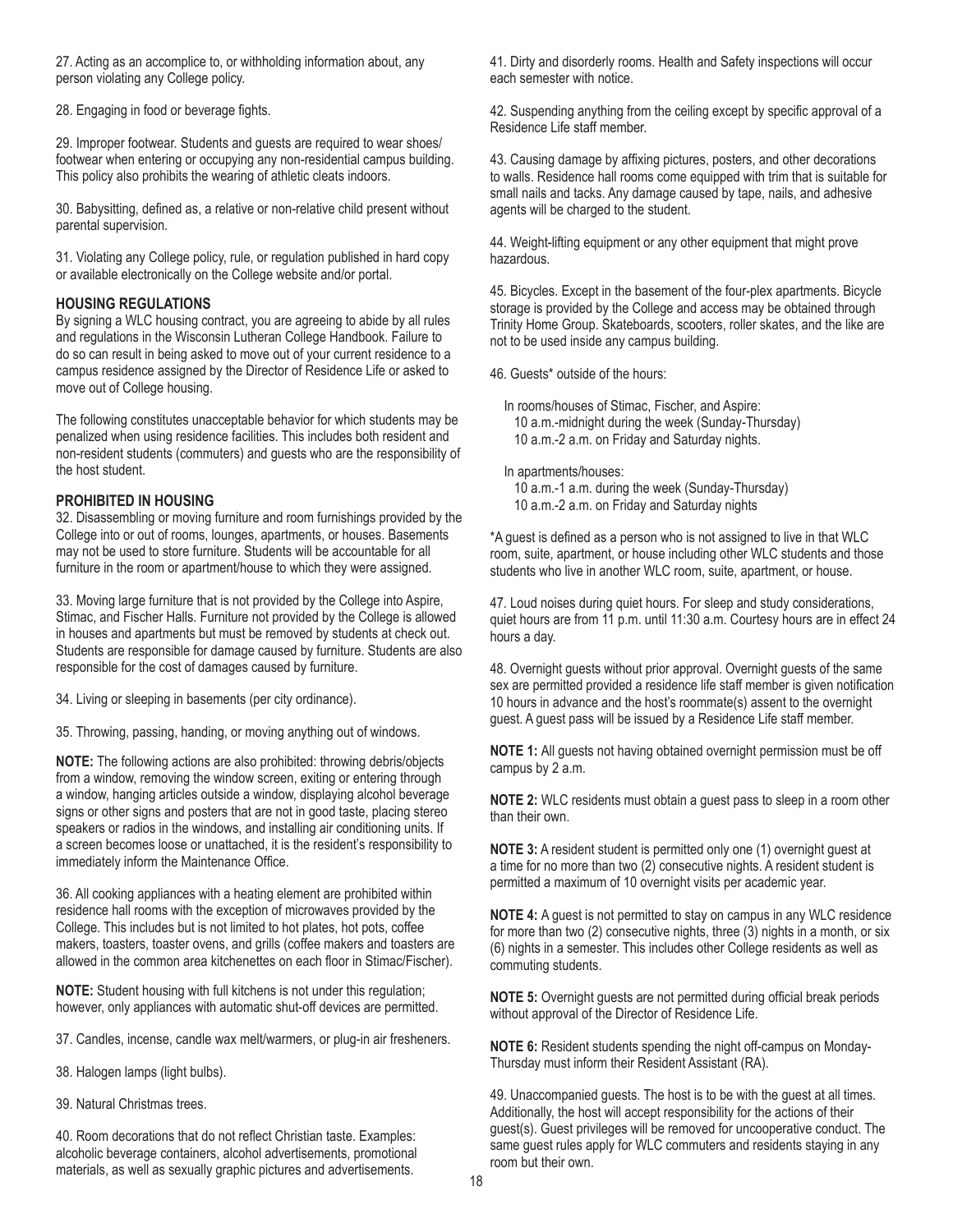50. Large gatherings. If the number of guests in a student residence will exceed the number of residents times three (3), the host must apply 24 hours in advance for a party permit. Party permits may be obtained from any Residence Life staff member. [Example: if there are two (2) residents living in a room there can be no more than eight (8) people in the room before it is classified as a large gathering.]

51. Water fights of any kind or throwing of water or any other liquid.

52. Hall sports. No balls of any kind are to be used in hallways, common areas, or student residences.

53. Pranks.

54. Misusing or damaging housekeeping tools (e.g. vacuum cleaners) and supplies. Items that are broken or missing should be reported immediately to the housekeeping staff.

55. Laundry facility use by non-residents. Washers and dryers are available in laundry areas of residential facilities. Washers and dryers are to be used only by current residents in their designated living area. Laundry may not be left unattended overnight.

56. Failing to vacate campus housing facilities during winter, spring and summer breaks. The residence halls are closed during the winter, spring, and summer breaks, and all normal services are discontinued. If a student leaves after posted closing times or returns prior to opening times, he/she is subject to a \$100 fine for the first day and a \$50 fine each subsequent day. Students may remain in their campus residence during Fall, Thanksgiving, and Easter breaks, although food service may be discontinued. After a break, food service will resume with the evening meal immediately preceding the first scheduled class.

57. Students acting unreasonably. All WLC residents are expected to exercise sound Christian judgment and maintain reasonable hours at all times. Students who act unreasonably will be confronted by the Residence Life staff, the Director of Residence Life, and/or the Vice President of Student Life.

58. Inappropriate and/or reckless behavior. Students are expected to exhibit appropriate behavior within the community of the student residence facility. Inappropriate and/or reckless behavior is defined as any activity that disrupts, endangers, or interferes with the spiritual and educational environment of the residential community.

59. Pets. No pets are allowed on campus with the exception of fish in one aquarium filled with water. Maximum aquarium size is 20 gallons.

60. Denying access to assigned residence. College personnel reserve the right to enter a room without permission if there is reason to believe that a life-threatening situation exists or a College policy is being violated. Personal property that is hazardous or in violation of College policy may be confiscated. College personnel also have the right to enter rooms during vacation periods to check that all electrical appliances and lights have been turned off, that windows are secure, and rooms are being properly maintained. Trinity Home Group does semi-annual residence inspections for the purpose of scheduling repair and maintenance projects. Students will be notified in advance of these inspections.

61. Downloading copyright protected materials without the consent of the copyright holder. WLC requires users of the College's computing or networking facilities to comply with applicable laws including, but not limited to, those related to copyright and trademark.

62. Storing anything in corridors or on resident floors including shoes. Students are expected to maintain clean, neat, and orderly common areas and are subject to fines for leaving trash in these areas. Items left in corridors will be removed.

63. Attaching anything to doors of student residences in Stimac, Fischer, and Aspire Halls.

64. Storing anything on campus during summer.

65. Occult practices and associated paraphernalia. Example: channeling (Ouija) Boards and tarot cards.

66. Sharing residence keys. A room key is issued to each occupant of the room for his or her personal use; however, the key remains property of WLC. The key cannot be given to or used by a third party.

67. Sharing Warrior OneCards. The Warrior OneCard provides access to the main entrances of the residence halls and to floors within those buildings. It is only to be used by the student to whom the card is issued. The Warrior OneCard cannot be given to or used by a third party.

68. Damaging College Property. In the event that property damage occurs in the residence facilities and responsibility for that damage is not claimed nor can be ascertained by College personnel, assessments may be made equally among roommates or all members of a community to cover costs associated with repair/replacement of the property. This includes, but is not limited to, graffiti, broken windows, or furniture.

#### **ROOM CHANGES**

Requests for changes will be considered by Residence Life staff; there is a \$20 charge for changing rooms. No changes will be made without the consent of all students involved and the approval of the Director of Residence Life. Students may not move into or out of a room without authorization\*. All changes initiated by a student for the spring semester must be approved and completed prior to leaving for Christmas break. \*Minimum fine: \$200 for violations of this policy.

#### **KEYS**

Keys are issued to each resident for the room to which he or she is assigned. Keys cannot be shared with others. Students are encouraged to lock their rooms at all times. Replacement keys will be issued for a charge of \$50.00 each. Keys remain property of WLC and must be returned when checking out of rooms, whether at the end of the academic year or at the time of a room switch. To ensure the public safety of the campus, keys should not be loaned to others. All exterior doors to campus should remain closed and locked during the evening hours. Entrance to the campus buildings in the evening should be through designated entrances. The College is not liable for lost, stolen, or damaged personal property.

# **ROOM CHECK-IN/OUT PROCEDURE**

At the beginning of the year students will file a "room condition" check-in with a residence life staff member indicating any existing damage. The same checklist is completed by the resident staff at the end of the year to determine if a student is responsible for any damage to the room. If a student is found to be responsible for damage to a room, he/she will be assessed monetary fees according to the fee schedule that is issued by housekeeping/maintenance. When the responsibility for damage cannot be ascertained by College personnel, assessments may be made equally among all roommates according to the Joint Damage policy listed in #68.

Students may not check out at the end of the year or switch rooms during the year without consulting the Residence Life staff and completing a check-out. Failure to do so may result in forfeiture of their housing deposit.

# **ABANDONED AND CONFISCATED ITEMS**

The College does not provide storage over summer. Any items left in a student's room or residence hall after the student leaves the hall will also be considered abandoned property. College officials have the right to confiscate any item(s) which violate College policy. These item(s) may be disposed of or held by the Office of Residence Life or the Office of Public Safety. All alcohol, tobacco, and drug products and paraphernalia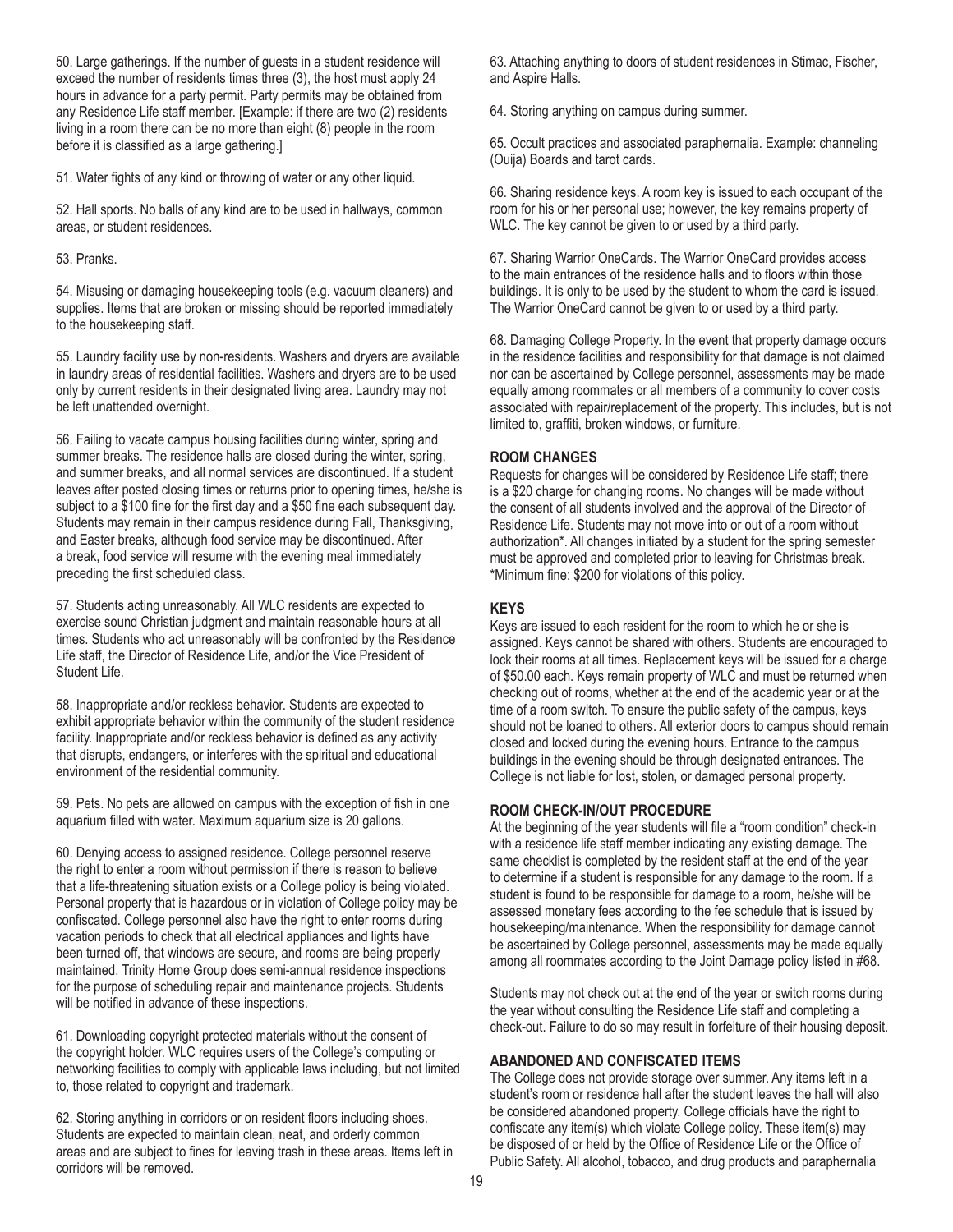will be discarded immediately. Weapons will be held by Public Safety and disposed of at the discretion of that office. Students who abandon property and cause the College additional labor to deal with this property may be charged for this work.

# **STUDENT CONDUCT SYSTEM**

**CONDUCT PROCESS OVERVIEW:** The conduct process, as outlined in this section, applies to all the rules and regulations adopted by the College (now or in the future) and/or identified in this Code or any other official publication of the College.

Wisconsin Lutheran College recognizes the procedural rights of students as published in this document to ensure that students are treated fairly; however, the College reserves the right to exercise flexibility in the conduct process and procedures when dealing with situations that involve issues of safety to self or others, disabilities, unlawful conduct, and matters in conflict with the mission of the College.

**NOTE 1:** The conduct process and procedures do not constitute a contract between the student and the College. The College may modify these procedures at any time.

**NOTE 2:** Flexibility in the conduct process can and may include immediate resolution as stated in the Automatic Suspension or Expulsion section.

**DUE PROCESS:** Students involved in a disciplinary case are afforded procedural due process rights. Procedural due process pertains to the operational requirements for a fair conduct process. Procedural Due Process is as follows:

1. At least 48 hours prior to the hearing, the student is entitled to the following:

- a. Written (email) notification of the time, place, and location of meeting. b. A written statement referencing the incident.
- 2. Description of the alleged violations
	- a. Notification of the name of the person directly responsible for having reported the alleged violation of the Code of Conduct
	- b. A statement of the conduct system guidelines

3. A meeting will be held where both sides can be heard. At the hearing, the accused student is entitled to:

a. Appear in person to present a defense and call witnesses. The accused student's failure to appear at the meeting should not be interpreted as an indication of responsibility.

**NOTE:** Only witnesses with actual knowledge of the incident will be allowed; character witnesses will not be allowed.

- b. Ask questions of the board and any witnesses; submit a written statement.
- c. Receive an expeditious hearing of the case.
- d. Ask that one of the student conduct board members serve as an advisor to help him/her understand the procedures of the meeting.

4. The accused student shall be entitled to an explanation of the recommendation of the decision (not sanction) made to the Conduct Board Advisor following the meeting with the Screening Committee, Review Board, or Administrator.

5. A record of the complaint, accompanying documents, and recommended action will be maintained in the Office of Student Life.

**STANDARD FOR DETERMINING RESPONSIBILITY:** The standard used to determine whether a violation of the Code of Conduct has occurred is whether it is more likely than not that a violation occurred. This is often referred to as a "preponderance of the evidence" standard.

**FAILURE TO APPEAR:** After being notified of a Conduct Meeting, the student is obligated to appear at the date, time, and location specified. If a student fails to appear, a meeting may be conducted in the student's absence and a decision on the charge(s) may be made.

**FILING A COMPLAINT OR INFORMATIONAL REPORT:** Any member of the Wisconsin Lutheran College community may file a complaint report with Campus Safety or Student Life against any student alleging a violation of the Code of Conduct. Upon receipt of this report, an investigation will take place and, if deemed appropriate, referral will be made to the Conduct Board Advisor to commence the Conduct Process.

Complaint reports (specific action reports) should be filed with the Conduct Board Advisor within 24 hours of the violation. Under normal circumstances, the person responsible for filing the report of a violation of the Code of Conduct should also notify the person being documented within 24 hours of the incident.

Complaint reports must include a detailed description of the incident, date, time, and location of the alleged violation, the name of the accused student(s), if known, and the name of the person filing the report (complainant).

**COMPLAINT PROCESSING:** Complaint report Conduct Board Advisor 3 options: 1) No Action 2) Screening Meeting 3) Administrative Meeting.

1. No Action: Upon investigation of the complainant's report, the Conduct Board Advisor may determine that there is insufficient information about a violation of the Code of Conduct to warrant a conduct meeting. The Conduct Board Advisor may choose to keep the report on file for reference in future allegations of violations of the Code of Conduct.

2. Screening Meeting: Upon receipt of the complaint report, if the Conduct Board Advisor's investigation finds sufficient information about a violation of the Code of Conduct, he will schedule a Screening Meeting where three (3) members of the Student Conduct Board (Screening Committee) along with an advisor will meet with the individuals involved in the report to review the report. All individuals that may have been involved in the alleged commission of a violation of the Code of Conduct or may have knowledge that is pertinent to the incident will be invited to appear at this meeting.

The purpose of this meeting is to give the accused student(s) an opportunity to read and review the report and respond in writing to any factual discrepancies they have with the report. Student Conduct Board members will be responsible for asking questions at this meeting to determine any other information that may be useful in reaching a decision about whether or not a violation of the Code of Conduct occurred.

The accused student has the right to admit responsibility for violating the Code of Conduct and have the case resolved at the Screening Meeting. For violations involving alcohol, assault, or other violations of a serious nature, a Review Board meeting may be required.

**NOTE:** If the incident of an alleged violation of the Code of Conduct involving more than one student is not able to be resolved with all of the involved students at the Screening Meeting, the College reserves the right to have a student who has admitted responsibility appear before the Review Board before their case is resolved.

3. Administrative Meeting: Administrative Meetings are used as an alternative to the Screening Meeting in cases where students' schedules, time of the semester, or other extenuating circumstances make scheduling and conducting a Screening Meeting in a timely or efficient manner difficult.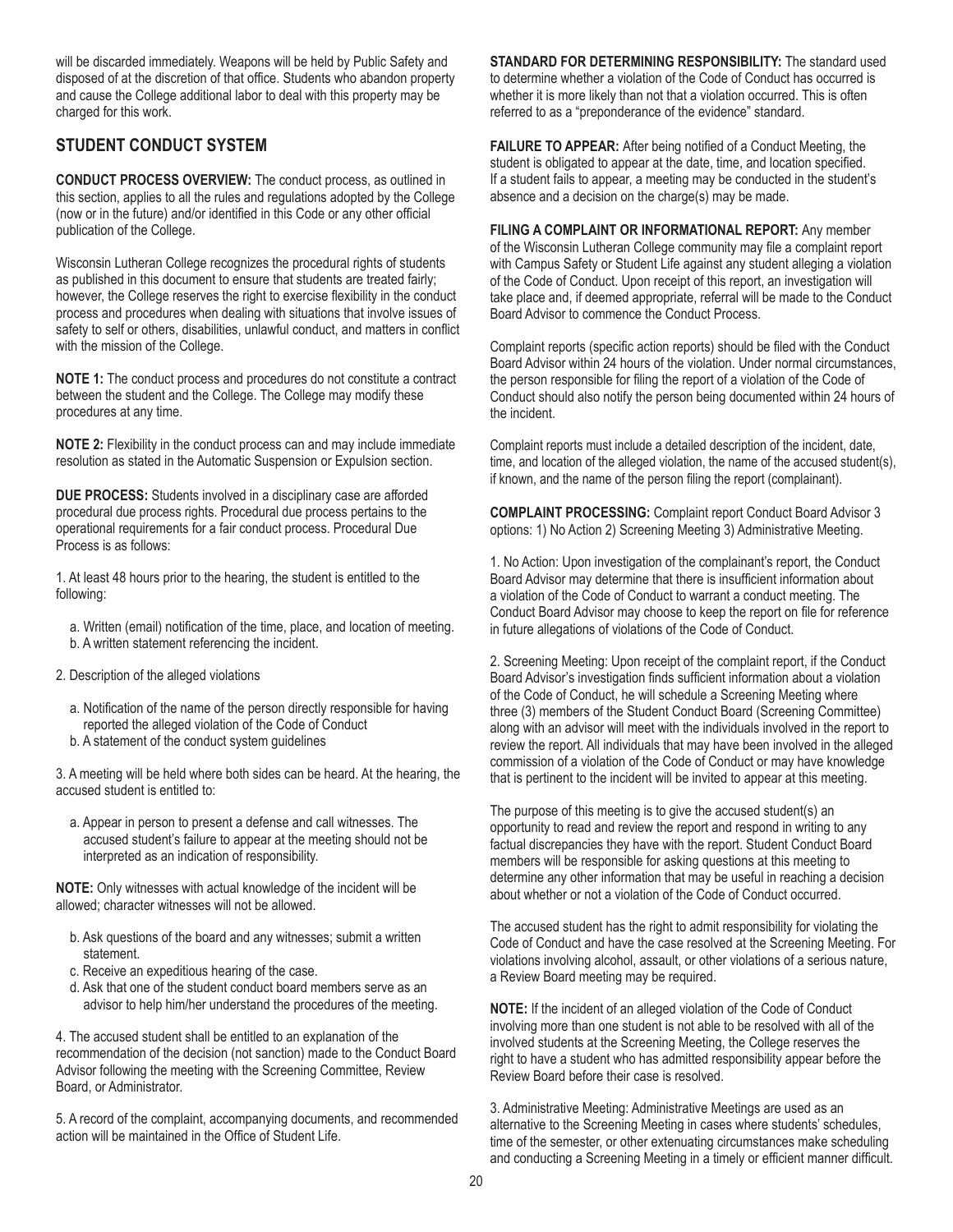The process and procedures of an Administrative Meeting are the same as the Screening Meeting with the substitution of a professional staff member serving in the place of the three students who comprise the Screening Committee.

**CONDUCT OUTCOMES:** Following the Screening Committee/ Administrative Meeting, the decision will be made by a simple majority whether or not a violation of the Code of Conduct occurred. The decision will be sent with a recommendation for sanctions (if violation occurred) to the Conduct Board Advisor for approval.

In cases where it is determined more information is needed or the severity of the incident warrants additional information being gathered, the case will be sent to the Review Board to determine the outcome.

**STUDENT CONDUCT REVIEW BOARD MEETING:** The Review Board Advisor will schedule the Review Board Meeting no more than five (5) class days after receiving the incident from the Screening Committee. The Review Board Advisor will provide a minimum of 48-hour notice of the date, time, and location of the meeting to each of the individuals involved. If the complainant(s), accused student(s), or witness(es) are unable to attend the meeting, it is his/her responsibility to notify the Review Board Advisor no less than 24 hours prior to the scheduled meeting.

The Review Board shall consist of five (5) members of the Student Conduct Board and no member of the Review Board should sit on the Review Board for an incident in which they served on the Screening Committee. The Review Board Advisor will appear at the meeting in an advisory capacity.

#### **PROCEDURES:**

1. All board members will read the complaint report before the hearing convenes.

2. The chairperson will call the meeting to order and direct all persons present at the meeting to state their name and relationship to the incident.

- 3. The chairperson will indicate to all present that the meeting will be recorded.
- 4. The chairperson will explain the format and procedures of the meeting.

5. The chairperson will answer any questions concerning the complaint and/or procedures to be followed during the meeting.

6. The chairperson will state the alleged violations of the Code of Conduct and ask for a response of "in violation" or "not in violation" from the accused student(s). **NOTE:** If the accused student(s) fails to attend the hearing of which he/she has been formally notified, the board will hear the case in his/ her absence using any available information to determine responsibility.

7. The board's action to a plea of in violation or not in violation will be:

- a. The accused student(s) and witnesses (if present) will be given an opportunity to make statements about the incident.
- b. Board members will be given an opportunity to ask questions. It is in the accused student's best interest to fully answer all questions so as to provide the Review Board with the most information possible to guide their deliberations.
- c. The board will ask questions of the accused student(s) and witness(es) individually. Each student will appear before the Review Board as directed by the chairperson and in the interest of time, multiple students involved in the same incident may appear before the Review Board simultaneously.
- d. The accused student(s) may question witness(es), if present, one at a time.
- e. The accused student(s) will be given the opportunity to make summary statements at the end of the meeting.

8. The accused student(s) and all other witnesses will be asked to leave the room.

9. After deliberation, the board will decide responsibility by a simple majority vote.

10. If the accused student(s) is found in violation, the Advisor will inform the Review Board of any existing conduct sanctions imposed on the accused student(s) and previous violations of the Code of Conduct which are applicable to sanctioning. Such information will only be shared following the decision of responsibility and is to be used to guide the recommended course of disciplinary action (sanctioning).

11. The recommended course of disciplinary action (sanction) will be shared with the Conduct Board Advisor, or his designee, within one (1) class day upon the completion of the meeting.

12. The accused student(s) will be contacted by Conduct Board Advisor, or his designee, within three (3) class days of receiving the determination of responsibility and recommended course of disciplinary action (sanction). The accused student(s) will meet with the Conduct Board Advisor to learn the outcome of the meeting, procedure for appeal, and to answer questions. Following that meeting, the accused student(s) will receive written notification of the decision and recommended course of disciplinary action. A copy of the letter will also be filed in the Office of Student Life.

**APPEAL OF DISCIPLINARY ACTION:** Appeals must be submitted in writing to the Conduct Board Advisor no more than three (3) class days following notification of a decision for disciplinary action. An appeal request must include the specific ground on which the appeal is based. Decisions and sanctions may only be appealed if there is at least one of the following conditions:

1. An error in due process which impaired either party.

2. Significant evidence of a substantial nature that was not available at the initial meeting.

The Conduct Board Advisor will review any requested appeal within five (5) class days of receiving the written appeal. The Advisor will consider the original complaint, the decision of the initial hearing board, the written appeal and (if needed) the recording of the original hearing. The Advisor will notify the student in writing informing him/her of the decision to grant or deny an appeal. A copy of this letter will also be given to the Office of Student Life.

Based on evidence presented in the student's appeal, one of the following actions will occur:

- 1. Uphold the original decision and disciplinary sanction.
- 2. Uphold the original decision but modify the disciplinary sanction.
- 3. Reverse the original decision and disciplinary sanction.

**GRIEVANCE PROCEDURE:** Should a student feel that campus policy or the application of campus policy to him/her is unjust, the student should first seek to resolve the issue with the person(s) involved. If the issue is not satisfactorily resolved, the situation should be directed to the Office of Student Life by completing its Grievance Form (go to myWLC and search "grievance form"). If further resolution is desired, the student may seek a final appeal with the Student Life Committee. The Student Life Committee consists of faculty members, student leaders, and the Vice President of Student Life. Its decision is final and binding.